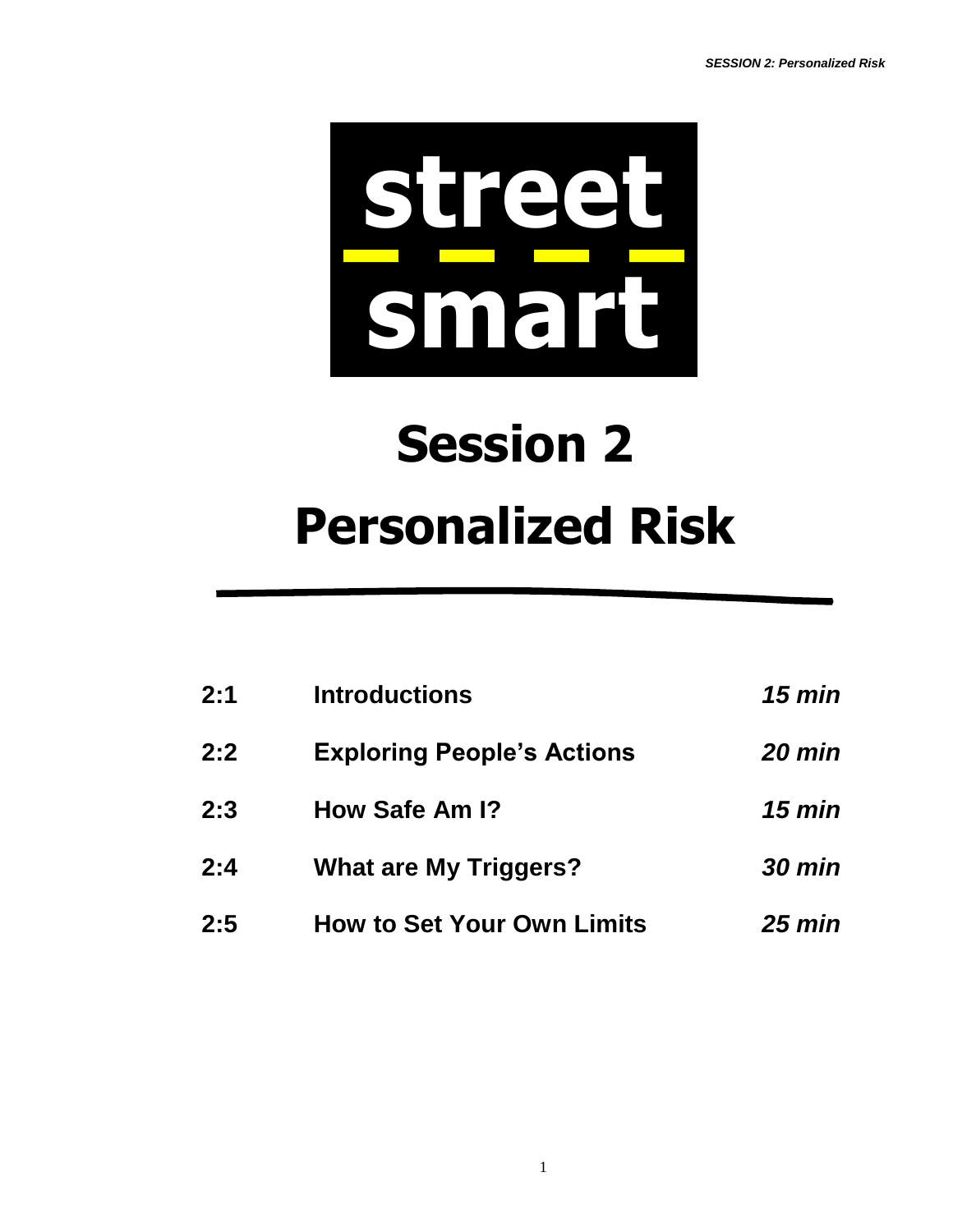# **street smart**

# **Session 2: Personalized Risk**

### *\_\_\_\_\_\_\_\_\_\_\_\_\_\_\_\_\_\_\_\_\_\_\_\_\_\_\_\_\_\_\_\_\_\_\_\_\_\_\_\_\_\_\_\_\_\_\_\_\_\_\_\_\_\_\_* **Objectives:**

- 1. Participants will know the relative safety of different sexual behaviors.
- 2. Participants will assess the safety of their own sexual behavior.
- 3. Participants will start to learn how to avoid sexual risk.

# **Rationale:**

Youth are often confused about which sexual behaviors are safe or risky. As sexual encounters have a number of specific acts, it is important to be as definite as possible.

*\_\_\_\_\_\_\_\_\_\_\_\_\_\_\_\_\_\_\_\_\_\_\_\_\_\_\_\_\_\_\_\_\_\_\_\_\_\_\_\_\_\_\_\_\_\_\_\_\_\_\_\_\_\_\_\_\_\_\_\_\_\_\_\_\_*

Having learned the risk associated with specific acts, this information needs to be personalized in order for it to play a significant role in fostering safer sex. Youth need to see exactly what they are doing and how it can lead to becoming HIVpositive.

Youth also need to realize what "triggers" them to engage in unsafe behavior. Thus learning about triggers is useful technique for staying safer.

The main point of this session is to help the participants figure out which of their behaviors put them at risk, and which triggers lead them to unsafe behaviors.

*\_\_\_\_\_\_\_\_\_\_\_\_\_\_\_\_\_\_\_\_\_\_\_\_\_\_\_\_\_\_\_\_\_\_\_\_\_\_\_\_\_\_\_\_\_\_\_\_\_\_\_\_\_\_\_*

# **Procedures:**

- 1. Have participants introduce themselves and tell the group how old they were when they had their first serious relationship.
- 2. Role-play a risk situation in order to introduce the topic of personalized risk. Identify triggers associated with risky behavior and review a simplified model of social normative acts and self-efficacy.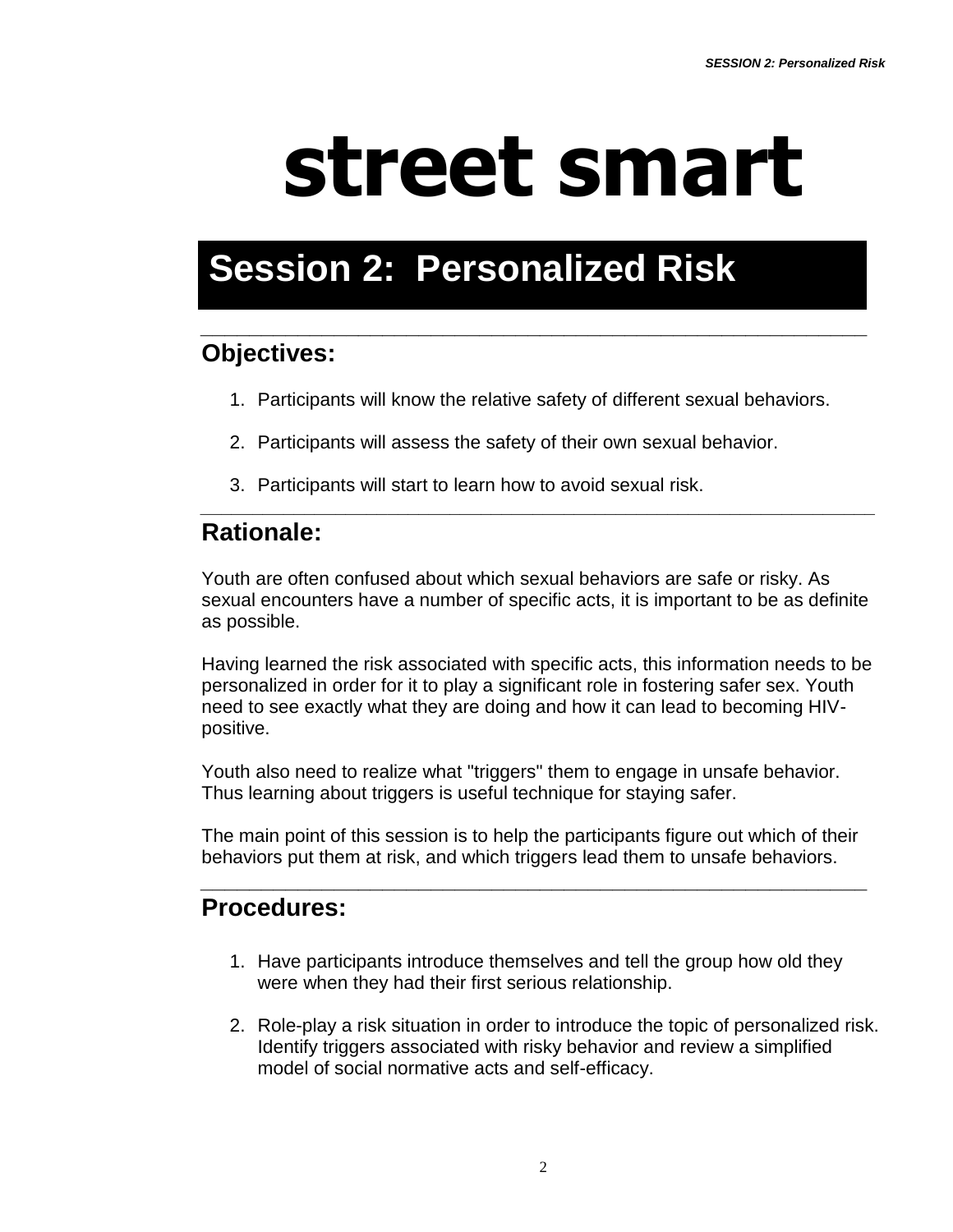- 3. Give out a confidential questionnaire that allows the participants to take a reading on how risky their own behavior is.
- 4. Explain triggers and have participants break up into two smaller groups to develop lists of people's triggers for having unsafe sex. Ask participants to confidentially write down a trigger that puts them at risk for unsafe sex.
- 5. A role-play is used to help participants start learning how to set their own limits.
- 6. End with group building through showing appreciation for other members' contributions and take a final assessment of feelings.

*\_\_\_\_\_\_\_\_\_\_\_\_\_\_\_\_\_\_\_\_\_\_\_\_\_\_\_\_\_\_\_\_\_\_\_\_\_\_\_\_\_\_\_\_\_\_\_\_\_\_\_\_\_\_\_\_\_\_\_\_\_\_\_\_\_*

### **Materials:**

Goals for Street Smart

Lottery prize

**Tokens** 

Feeling Thermometer poster

Ground Rules newsprint

Newsprint and marking pens

**Pencils** 

Scripts – Janet and Lori

People's Actions handout

Check Yourself Out questionnaires

Answer sheets for the questionnaire

The Order of Sex Acts According to Safety handout

3 X 5 index cards and pencils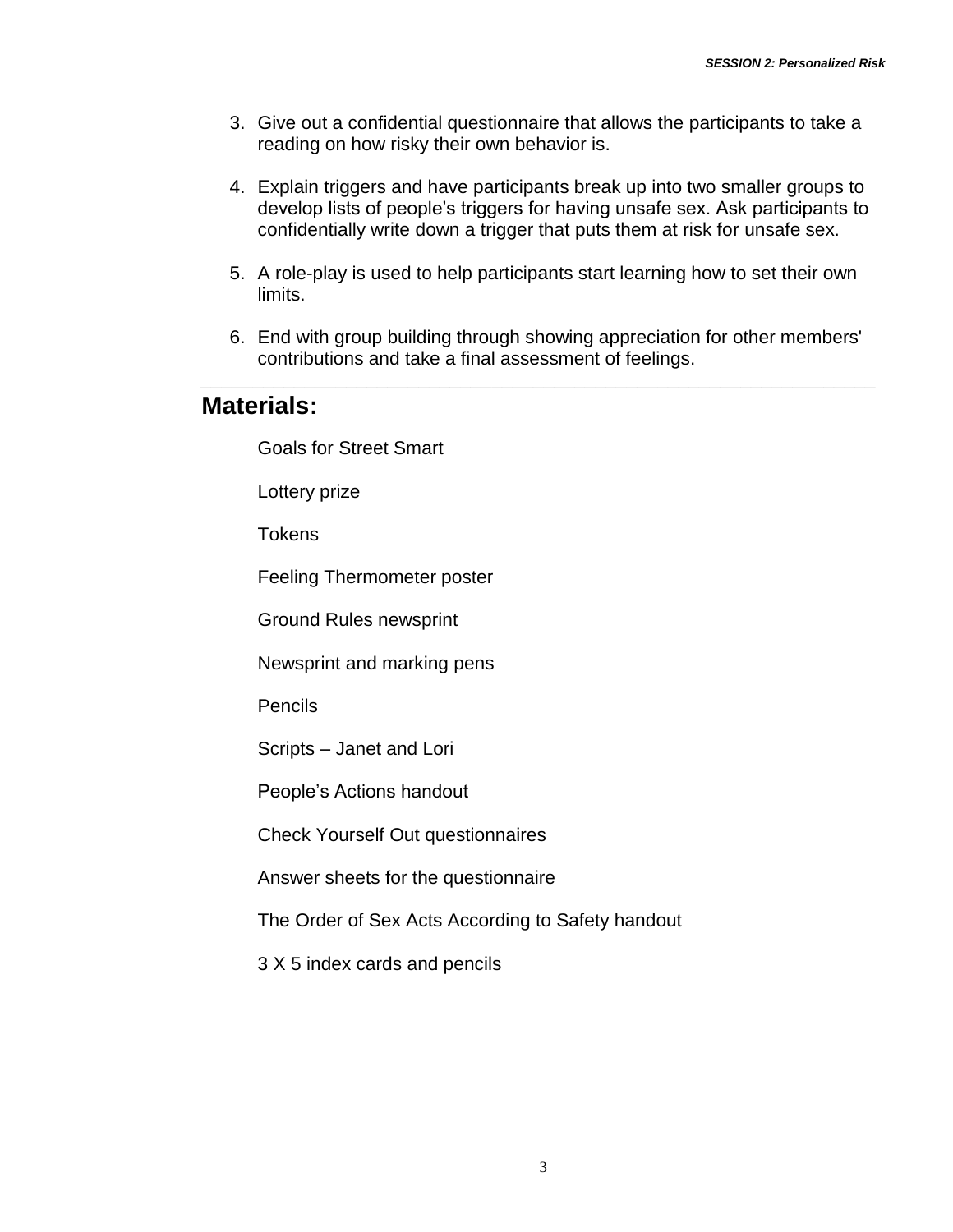## *Exercise 1: Introductions (15 minutes)*

Welcome! It's good to see you in Street Smart.

As you may already know, we are trying to become more competent in keeping ourselves from getting HIV, and in leading the kind of life that we want for ourselves.

Let's go around and introduce ourselves. Tell your name and at what age you remember having your first serious relationship. Not sex necessarily, but a real love.

Don't tell us any shady stories - just how old you were.

Just say, "I'm Sam and I was 12 years old."

I'll start. I'm \_\_\_\_\_\_\_\_\_\_\_ and I was \_\_\_\_\_\_\_\_\_ when I had my first serious relationship.

#### *Have everyone give their name and how old they were when they had their first boyfriend or girlfriend.*

Very good.



*Hand out tokens of appreciation to everyone.*

These are tokens of appreciation.

We use them a lot to show group members how much we appreciate their contributions to the group.

So, if you appreciate someone else's comment or action, please give them a token.

You must say something to the other person when giving a token. It is important to hand the token directly to the other person.

The idea is to share positive feelings with others by distributing your pile of tokens by the end of the session.

#### *Review last session's homework from the workbook. If someone is new and doesn't have a workbook, give him/her one.*

For all of you, what did you do in the last 24 hours to keep safer from HIV and STDs?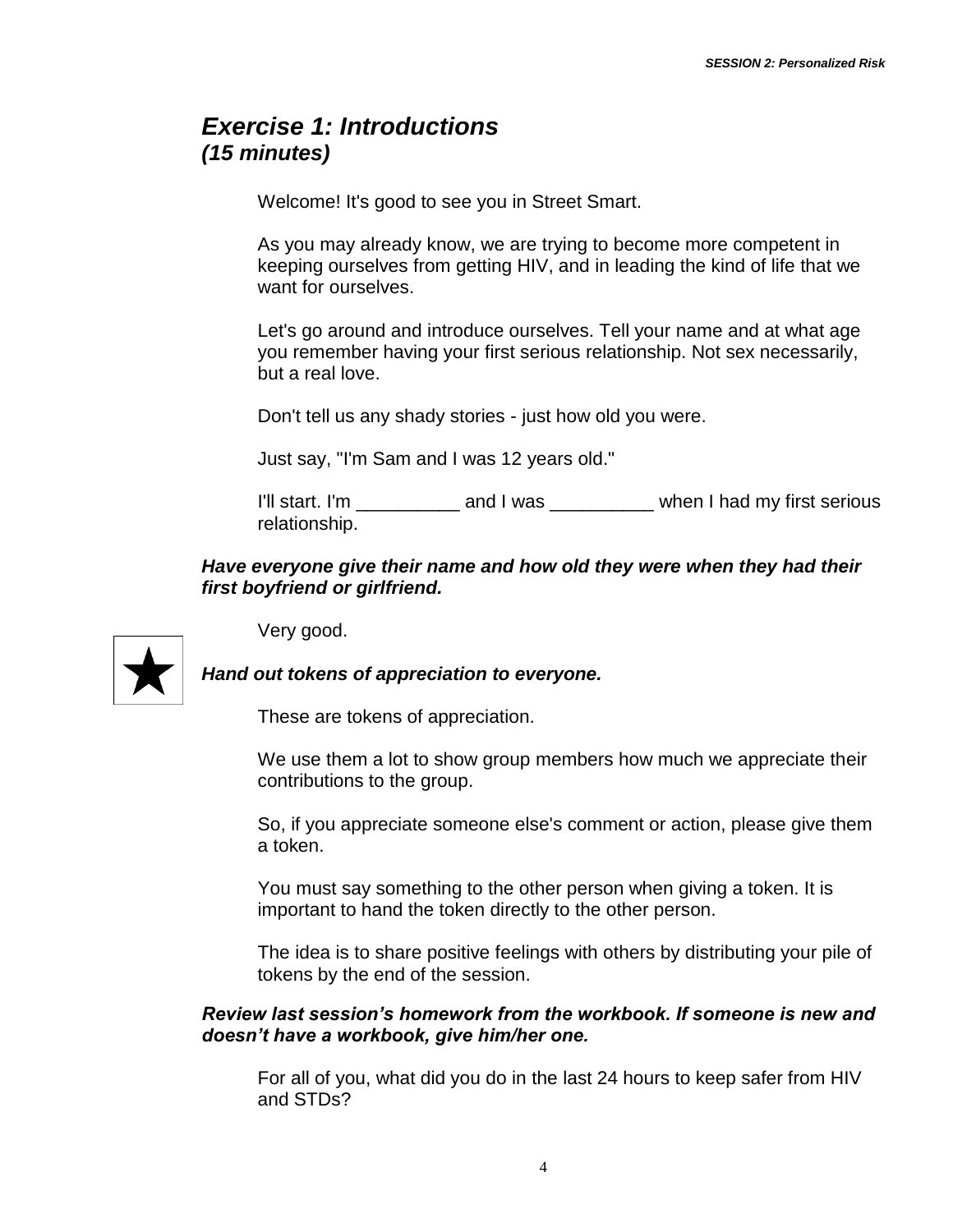We are interested in even the smallest thing that you did because we want to see you stay healthy.

Your comments may also help someone else in the group.

Who would like to be the first person to tell us about a success you had in the last week (or since the last session) in keeping safer?

#### *Encourage discussion.*

Great.



*Hand out tokens for any positive behaviors.*

Who has a condom?

#### *Ask them to hold up their condoms.*

Great.



*Hand out a special prize to those people carrying a condom (\$1).*

And for everyone who was on time today, you get a chance to win today's lottery.

*Have the lottery drawing. Each participant draws from a box and 2-3 of them will win a prize (e.g., a food coupon).*

#### *Put up "GOALS OF STREET SMART." (Also see end of session.)*

During these sessions, we will focus on the feelings and thoughts that lead to actions that are unsafe.

For example:

You are drunk and meet this really hot guy. You want to have a partner. You go ahead and have unprotected sex.

The goals of Street Smart are to help you stay safer. We will give you the tools, information, and practice to help you keep yourself safe. Our goals are to help you:

- 1. Practice safer sex.
- 2. Get in touch with your feelings.
- 3. Get rid of thoughts that are self-defeating.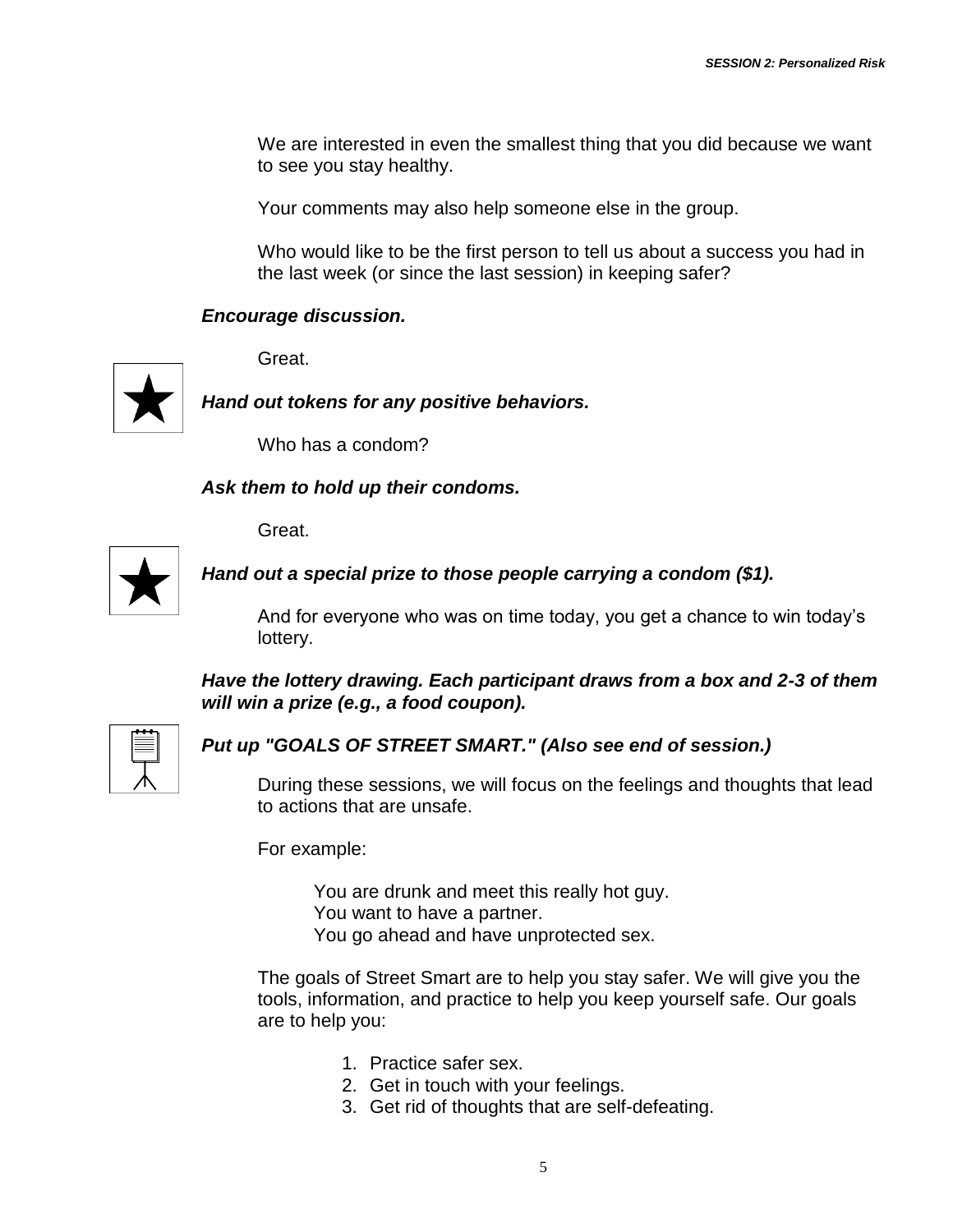- 4. Take control of your life.
- 5. Feel confident about your ability to act safe.
- 6. Know where to go when you are in trouble and need help.
- 7. Know your own patterns of risk.
- 8. Make friends who can help you to stay safer.
- 9. Have fun while changing behaviors.

We are committed to making sure that this is a safe place to share feelings and thoughts, try out new behaviors, give feedback to each other, and to work together.

#### *Put up "FEELING THERMOMETER POSTER." (Also see end of session.)*

Here is a Feeling Thermometer.

You can see that being the most uncomfortable is 100 and being very, very comfortable is 0. Where do you think you are?

What is your temperature on the Feeling Thermometer right now?



#### *Have participants look at the poster of the Feeling Thermometer and have them indicate where they are on the thermometer.*

Thank you.

It is quite natural for people to feel uncomfortable at the beginning of something new.

It is important to stay in touch with how much comfort or discomfort you are feeling, and what those feelings mean.

Our role as facilitators is to help you learn how to stay safer.

That means we will present you with many opportunities to practice.

Over the course of these sessions, we will be talking about many different situations that can put people at risk for HIV, STDs, and unwanted pregnancy.

We will be dealing with situations that put you at risk that you may have encountered, and some situations that you may have never encountered.

The idea is to incorporate many different experiences that can put you at risk, such as sex with persons of the opposite sex, sex with persons of the same sex, using and abusing drugs, selling yourself for drugs or money, and many others.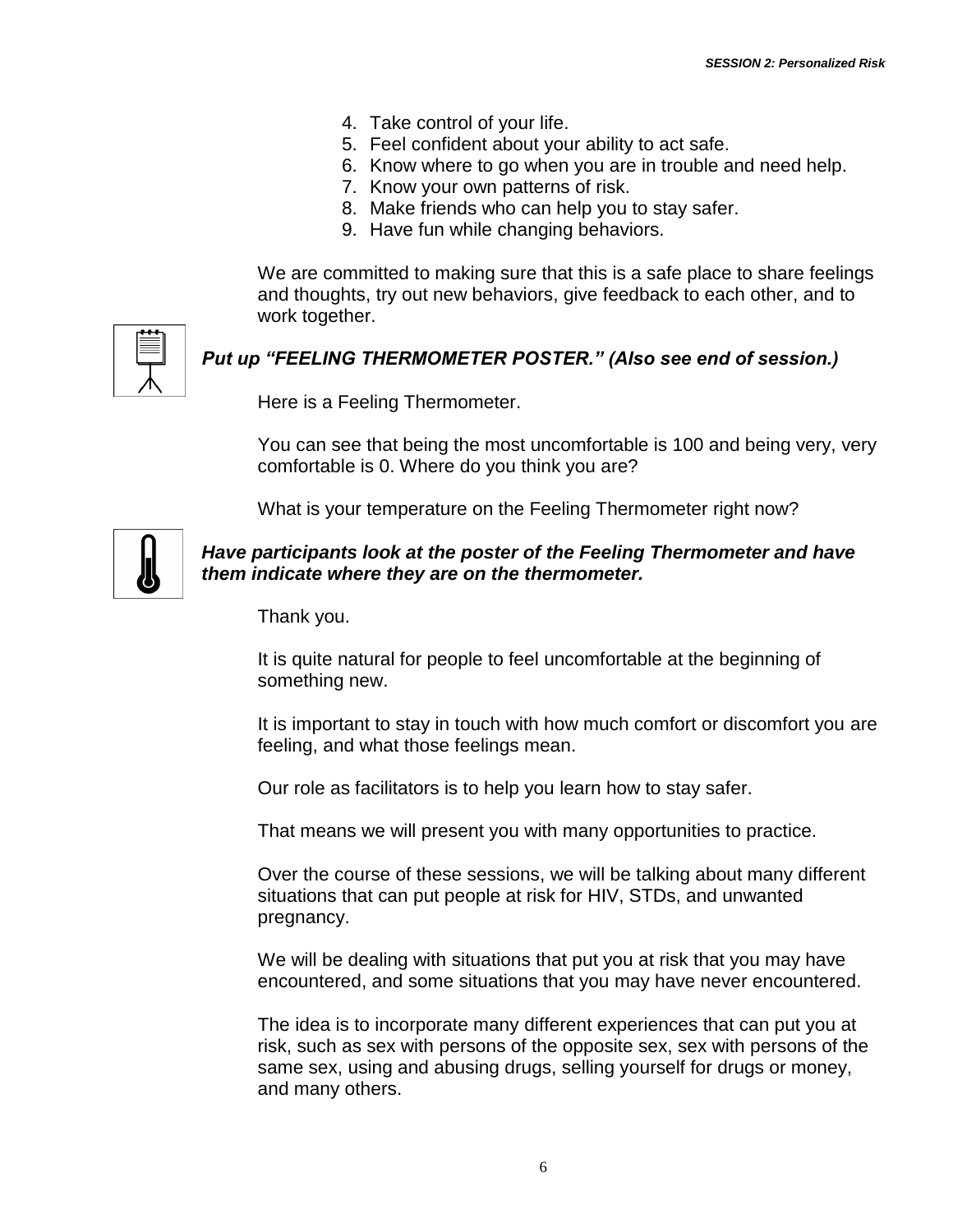We don't expect that everyone will have the same experiences. We are all here to learn and help to keep each other safer.

One thing we will do to make it a safe place is to have ground rules.

#### *Put up "GROUND RULES" newsprint. (Also see end of session.)*

From our last session, the ground rules for Street Smart are:

- 1. Keep confidentiality. What you say is yours what you hear is theirs.
- 2. Ask questions there are no stupid questions.
- 3. If you are going to be in the group, be involved.
- 4. Don't judge others accept group members as you would want to be accepted.
- 5. Agree to come "one more time" if you think you want to quit, give it a second chance
- 6. Don't come high.

What other rules would you like to add?



#### *Encourage sharing and give out tokens. Catch someone doing something good.*

Great! Let's do the next exercise now.

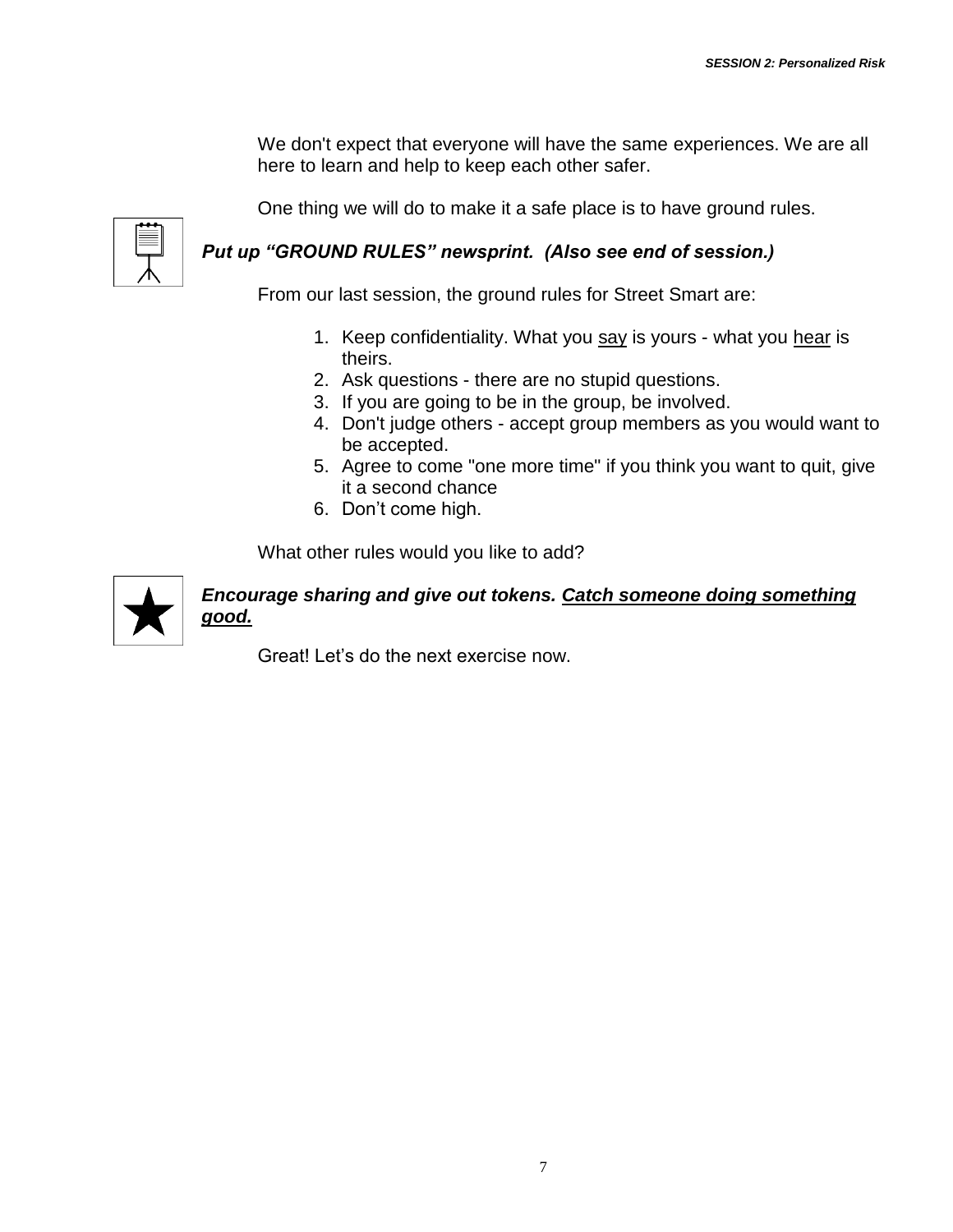# *Exercise 2: Exploring People's Actions (20 minutes)*

Today we will continue to talk about safer sex.

Let's begin with a quick role-play.

Who will be Janet and who will be Lori?

#### *Select the volunteers and give them the scripts.*



|        | Janet and Lori                                                                                                                                                                 |  |  |
|--------|--------------------------------------------------------------------------------------------------------------------------------------------------------------------------------|--|--|
| Janet: | He told me I was beautiful – that he wanted to make me his, and<br>he had to do it with me now.                                                                                |  |  |
| Lori:  | So did you?                                                                                                                                                                    |  |  |
| Janet: | You better believe it! He told me I looked so fine, he couldn't<br>leave without doing it – he said he'd be in pain all night just<br>thinking of me.                          |  |  |
| Lori:  | Did you use protection?                                                                                                                                                        |  |  |
| Janet: | Are you kidding girl? I was flying. He was flying. We never gave it<br>a thought.                                                                                              |  |  |
| Lori:  | What, are you kidding?                                                                                                                                                         |  |  |
| Janet: | Okay, I thought for a second of stopping and going to the store,<br>but he just kept saying its okay, don't you worry, I'm clean, I don't<br>want anything to come between us. |  |  |
| Lori:  | You are crazy girl.                                                                                                                                                            |  |  |
|        | THE END                                                                                                                                                                        |  |  |
|        |                                                                                                                                                                                |  |  |



That was great!

*Give out tokens.*

*Get Feeling Thermometer levels for both actors.*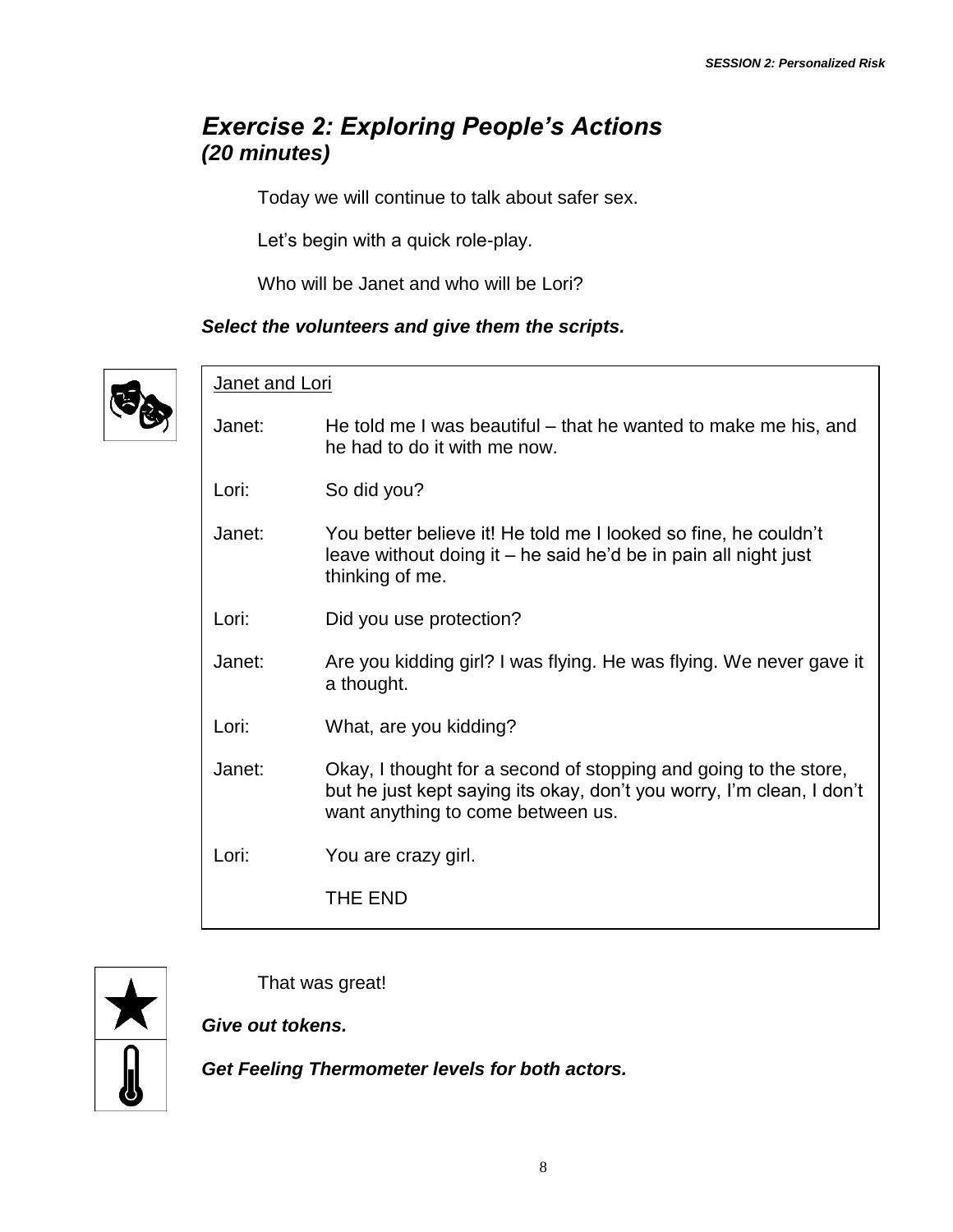#### *Elicit what aspect each actor liked about their performance.*

What did each of you like about how you played that role?

#### *Elicit what each actor would have done differently.*

What one thing would you do differently in your next role-play?

#### *Encourage discussion. To help focus the group, ask questions such as the following:*

- *What did Janet get out of having unsafe sex?*
- *Did Janet believe in her own ability to handle the situation?*
- *What skills would have helped Janet?*
- *What were Janet's strengths in the situation?*
- *What do you think triggered Janet to have unsafe sex? (being high, not having condoms readily available, being really turned on, with someone she did not want to disappoint)*
- *Did the community or people around Janet support her attempts to practice safer sex?*

*Summarize the groups' reasons.*



#### *Pass out "PEOPLE'S ACTIONS" handout (see end of session) and go over the top part of the page.*

As you can see from this sheet, there are reasons why people act as they do.

It may look to us like they are doing something which harms them, but that is not how they see it.

What would help Janet practice safer sex?

#### *Get ideas and then go over the bottom part of the handout.*

So you can see that people are effective in practicing safer sex when:

They know what is good for them.

They have the skills to cope with tough situations.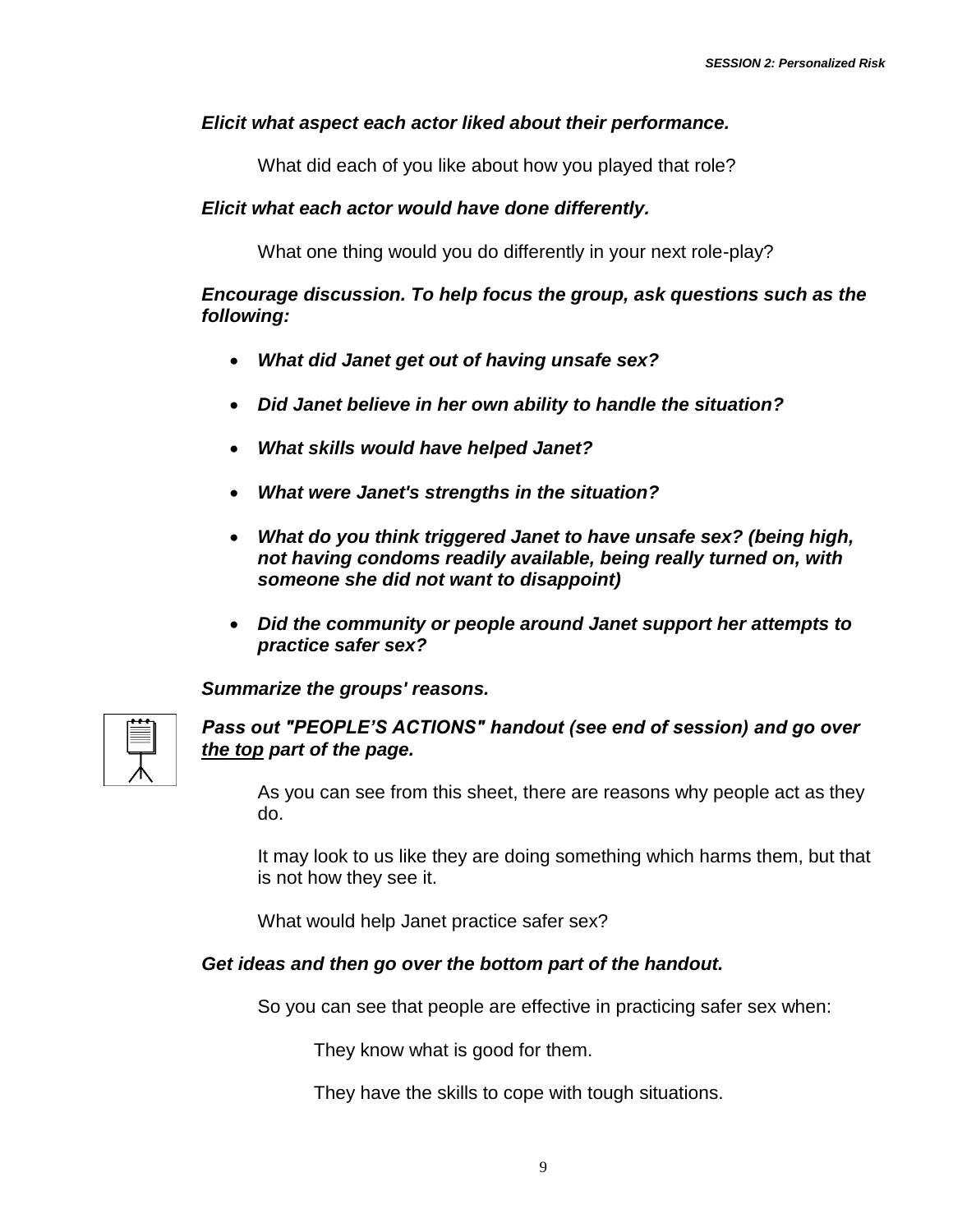They have chances to learn skills and see others using them.

They believe in themselves, and their friends and the community encourages being safe.

If you don't know what safer sex is, if you can't get out of risky situations, if you can't stay cool, if you have lots of unprotected sex, if you shoot up, and if most people around you don't practice safer sex and they use injection drugs, then practicing safer sex is not easy.

One of the big problems is that getting AIDS for example, happens so long after - years and years after - that night of unprotected sex.

When you are having sex, the danger doesn't seem to be there, but it sure is.

Let's bring this a little closer to home.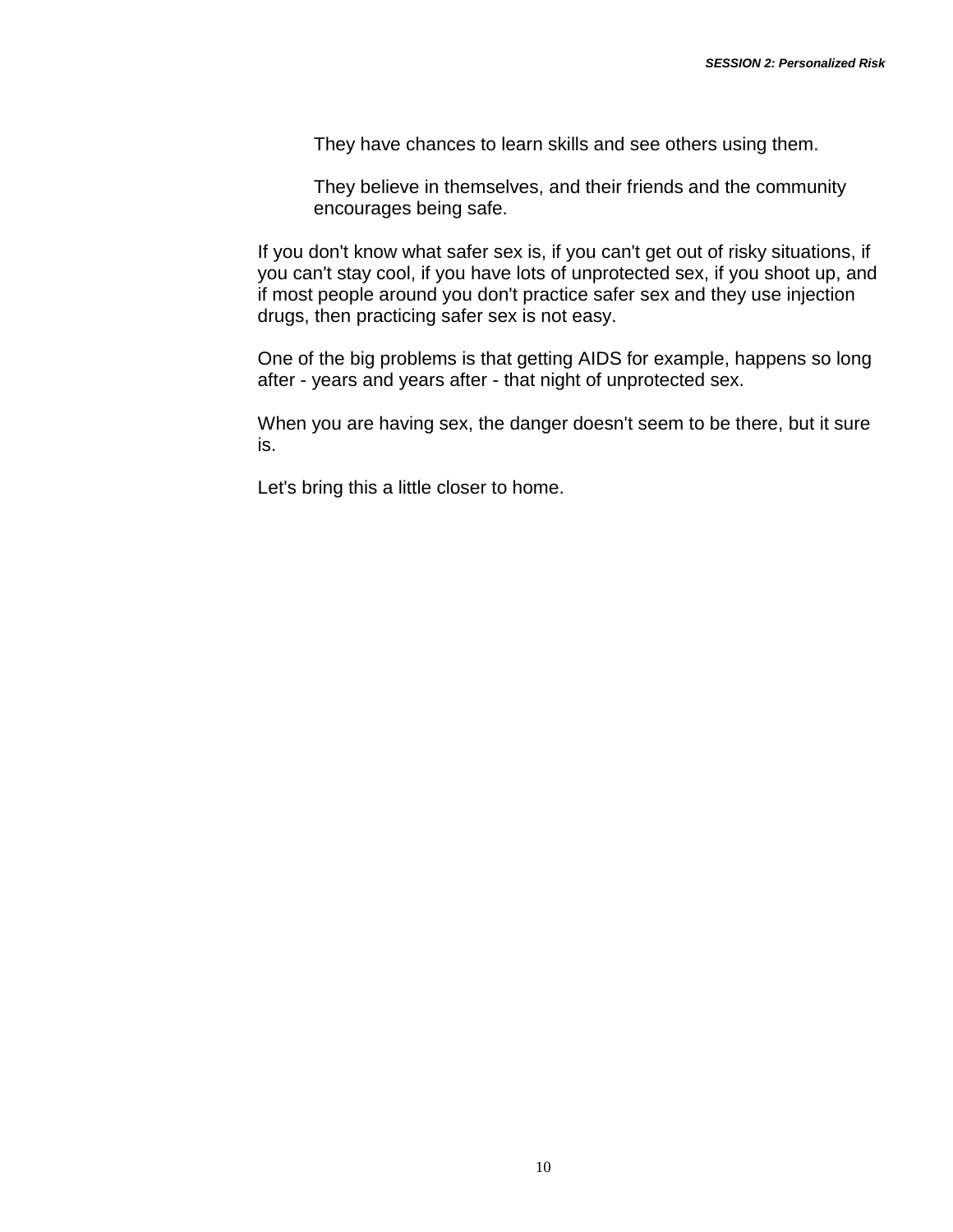## *Exercise 3: How Safe Am I? (10 minutes)*

Now we come to you personally.

How safe is your behavior?

I am going to pass out a questionnaire that asks you to indicate what you do sexually.

This questionnaire is for you to keep.

No one is going to ask you to tell the group about your sex life.

To make it strictly confidential, record your answers on this blank sheet and don't put your name on it.

If you don't want to answer about yourself, you could also answer the questions about someone whose sex life you know really well.

#### *Facilitators should hand out the "CHECK YOURSELF OUT WORKSHEET," the blank answer form, and pencils. Make sure that everyone uses pencil to fill in their answers so that there is no way to distinguish the answer sheets.*

Take a few minutes and answer these questions. The form is for you to keep.

Is there anything unclear about this exercise?

#### *Allow five minutes to complete the questions.*

Now I want everyone to look at the statements that you checked (said were true for you) on your worksheets.

I would like you to rank the acts or situations that you checked in the order of how uncomfortable you feel when you experience them. Just consider the 3 that are the most uncomfortable. Think about the Feeling Thermometer, and put these situations in order from highest to lowest temperatures.



#### *Make sure that the participants can see the Feeling Thermometer Poster.*

Remember, this worksheet is for only you to see. But you don't have to write down your ranked situations, you can just think about them.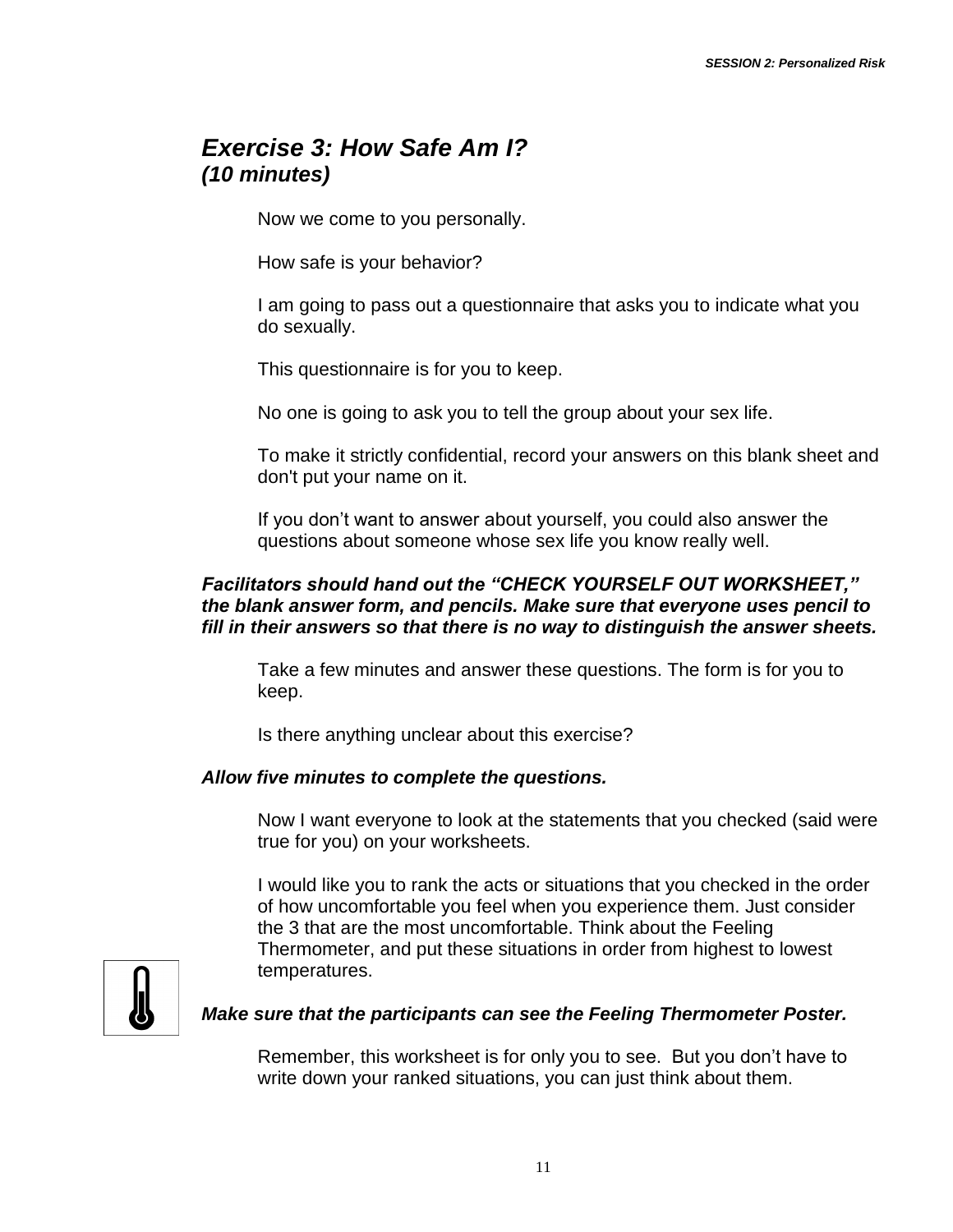#### *Allow a few minutes for participants to rank their situations.*

Let's do one more thing with the worksheet.

I would like you to think about which situation is the most risky for you. In other words, which unsafe situation are you most likely to experience?

You don't have to tell us. Just think about it.

#### *Allow a moment for participants to think about their most risky situation.*

Thinking about your own risky situations can be stressful.

Does anyone want to talk about how they feel right now?

*Encourage participants to share how they feel. Give out tokens.*

What is the best way to definitely avoid getting HIV or an STD?

#### *Encourage answers.*

Right - never have sex or share needles.

However, if you are going to have sex it is a question of how you have sex.

#### *Hand out "THE ORDER OF SEX ACTS ACCORDING TO SAFETY." (See end of session.) Read out loud the handout to the group, or have volunteers read a section.*

This is a handout for your reference to take with you. If you have any questions, please feel free to ask me.

The main point is that you need to figure out which of your behaviors put you at risk. Then you can learn how to change those behaviors.

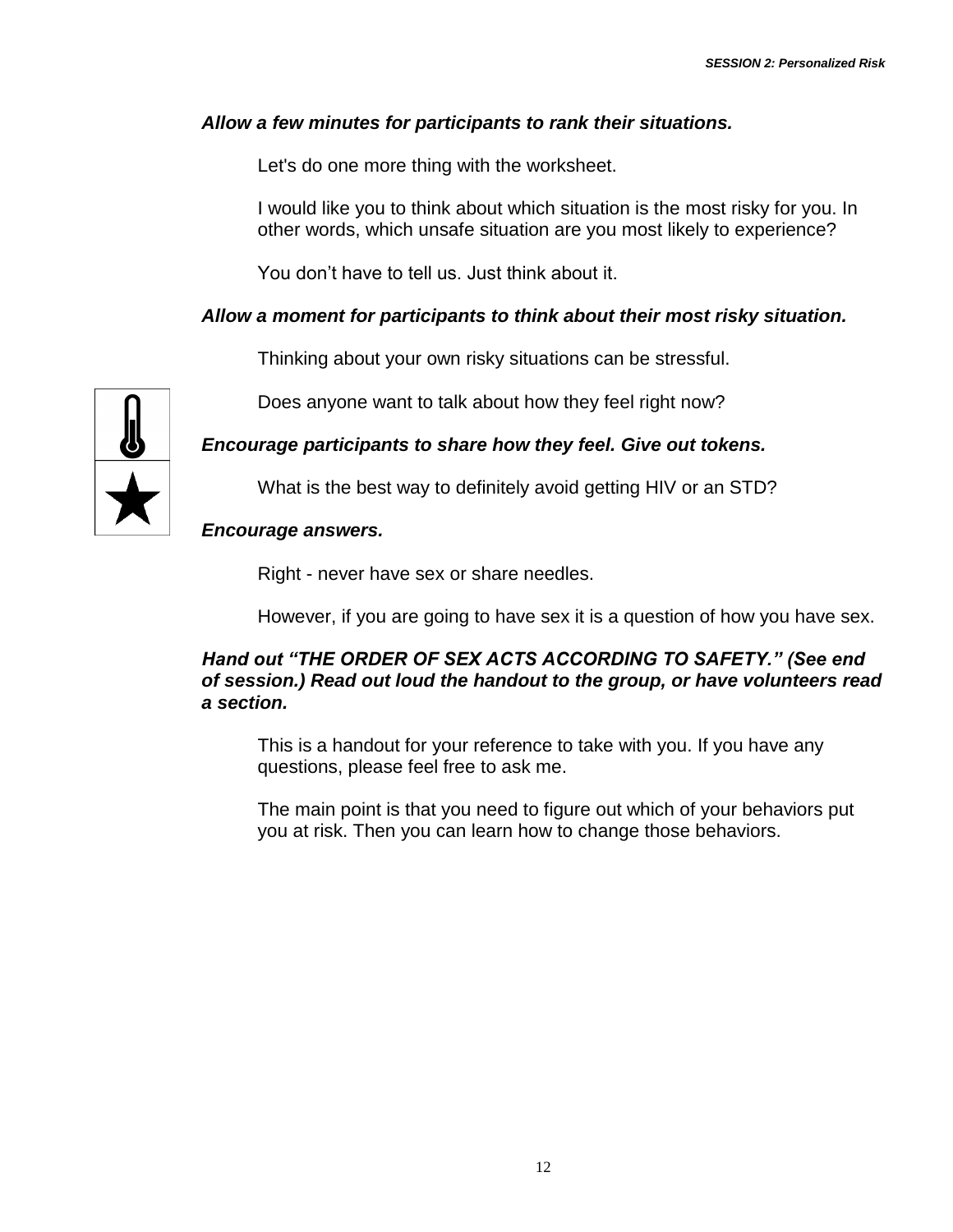## *Exercise 4: What are My Triggers? (30 minutes)*

In the role-play we did at the start of the session, we identified some of the things that may have triggered Janet to have unsafe sex – being high, not having condoms readily available, being really turned on, and being with someone she did not want to disappoint.

There are many triggers that influence us to have unsafe sex.

These triggers fall into four general categories:



*Write on newsprint:* 

| People     |
|------------|
| Places     |
| Situations |

*Feelings*

For example, if whenever I got depressed and felt lonely and worthless I went out to pick someone up for casual sex to make me feel better, then feeling depressed would be a trigger for me.

#### *Elicit one example of each of the four categories. Refer back to the role-play if necessary.*

Now let's break up into two teams.

Each team will make a list of people, places, situations, and feelings that might place people at risk for having unsafe sex.

#### *Divide the group in half and give each team a piece of newsprint and a marker.*

Decide who will do the writing and who will be the reporter for the team.

When you are finished, the reporter will tell us what triggers you listed.

You will have about five minutes to develop your list.

Does anyone have any questions?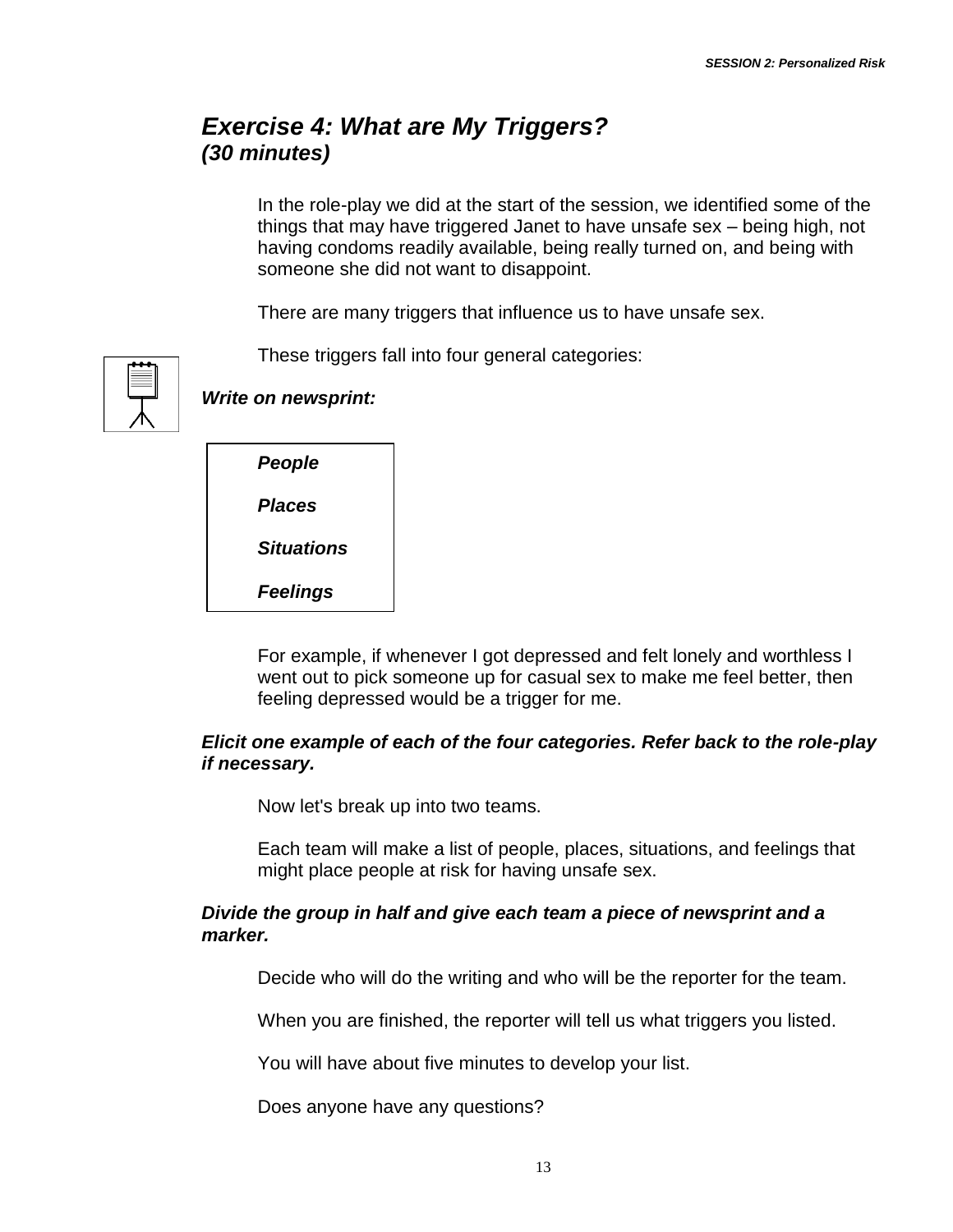*Give each team about 5 minutes then bring everyone back together. Have the reporter from each team go over their list.*

*Make sure the lists include the following: going out alone, going to places where you get picked up, certain kinds of parties (e.g., drug parties such as Ecstasy or Crystal Meth parties or sex parties), not having condoms, reading or watching pornography, trading sex for drugs or money, trying to impress your partner, being afraid of your partner, being high or drunk, feeling lonely, depressed, angry, etc.*

Okay, let's hear from the teams. Who wants to start?

*Encourage discussion about the listed triggers.* 



*Get Feeling Thermometer levels.*

If I can recognize my triggers, then I can change the situation before I get into trouble.

Now, I want you to think about what is the most risky situation for you.

Again, that means when you might be tempted to have unsafe sex even though you knew it was taking a big chance.

Write down the most risky situation on this card, but don't put your name on it.

#### *Pass out a 3 x 5 card and a pencil to everyone. Make sure everyone uses a pencil so nobody can tell who wrote on what card. Allow 3 minutes for writing down the risky situation. Then collect the cards, shuffle them, and pass the cards out.*

Read out loud what your card says.

#### *Have everyone read what is on the card that they have. Then discuss.*

OK, so now you know what are dangerous situations, places, people, and feelings for you.

Knowing what your triggers are can help you plan ways to either avoid them, or to deal with them in a safer way.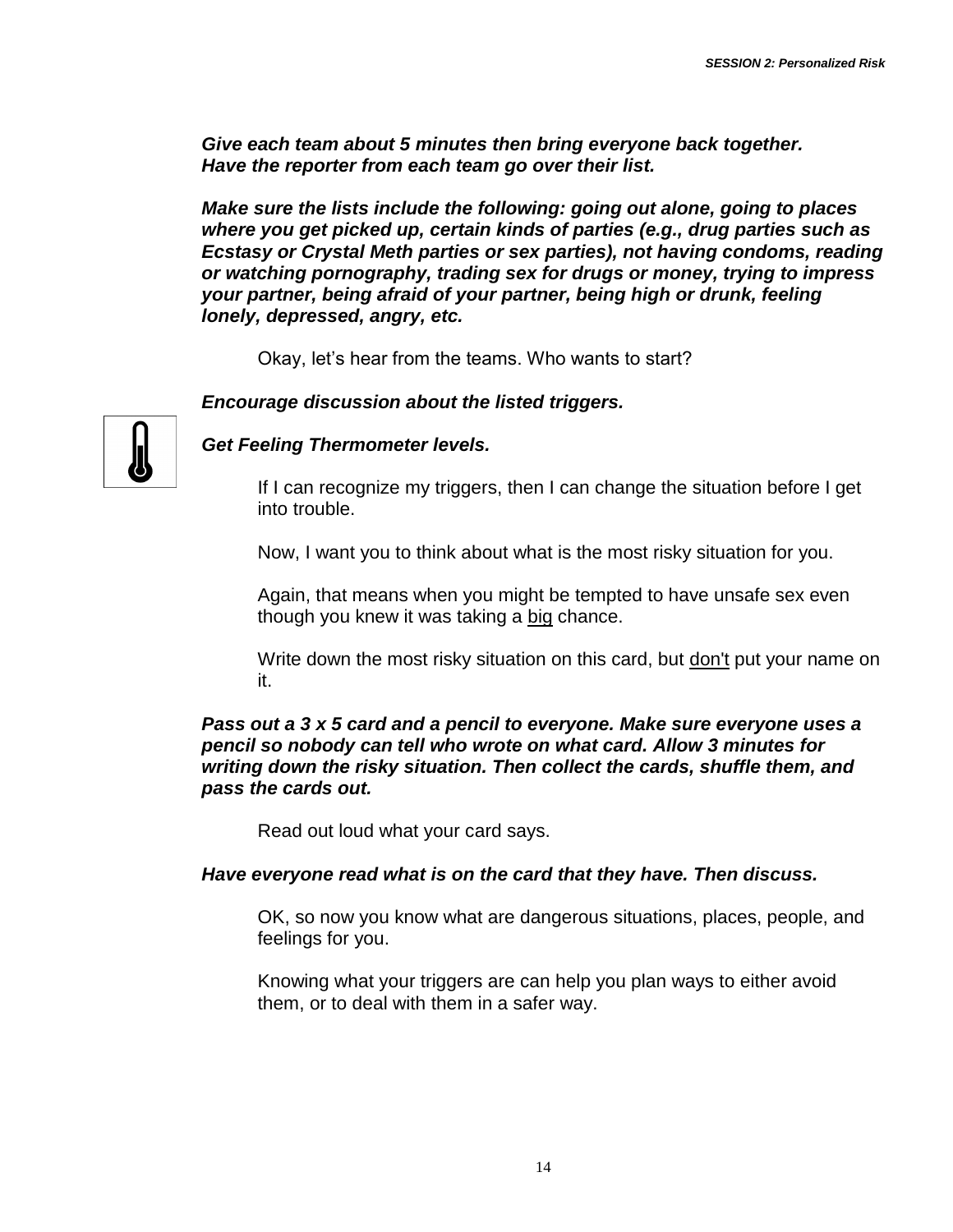## *Exercise 5: How to Set Your Own Limits (20 minutes)*



To show how we can set our own limits, I need two people to role-play an unscripted scene.



# *CHOICE*

*Choose one of the following unscripted role-plays: Louisa and Karen OR José and Tim.*

#### *Role-play #1 - Louisa and Karen*

Who will play Louisa and who will play Karen?

#### *Select two volunteers.*

Louisa, your goal is to find out whether your new partner is interested and willing to show concern for your safety as well as his own. You have not had sex with him yet.

You want to get some advice from your older friend Karen about what you should do.

Karen and Louisa, tell us your goals.

*Have the two actors tell the group what their goals are. Louisa's goal is to find out what she should do with her new boyfriend. Karen's goal is to give Louisa good advice.* 



## *CHOICE - to videotape or not*

Now, we are going to film our little soap opera here, who would like to be the camera-person?

*Select a volunteer.*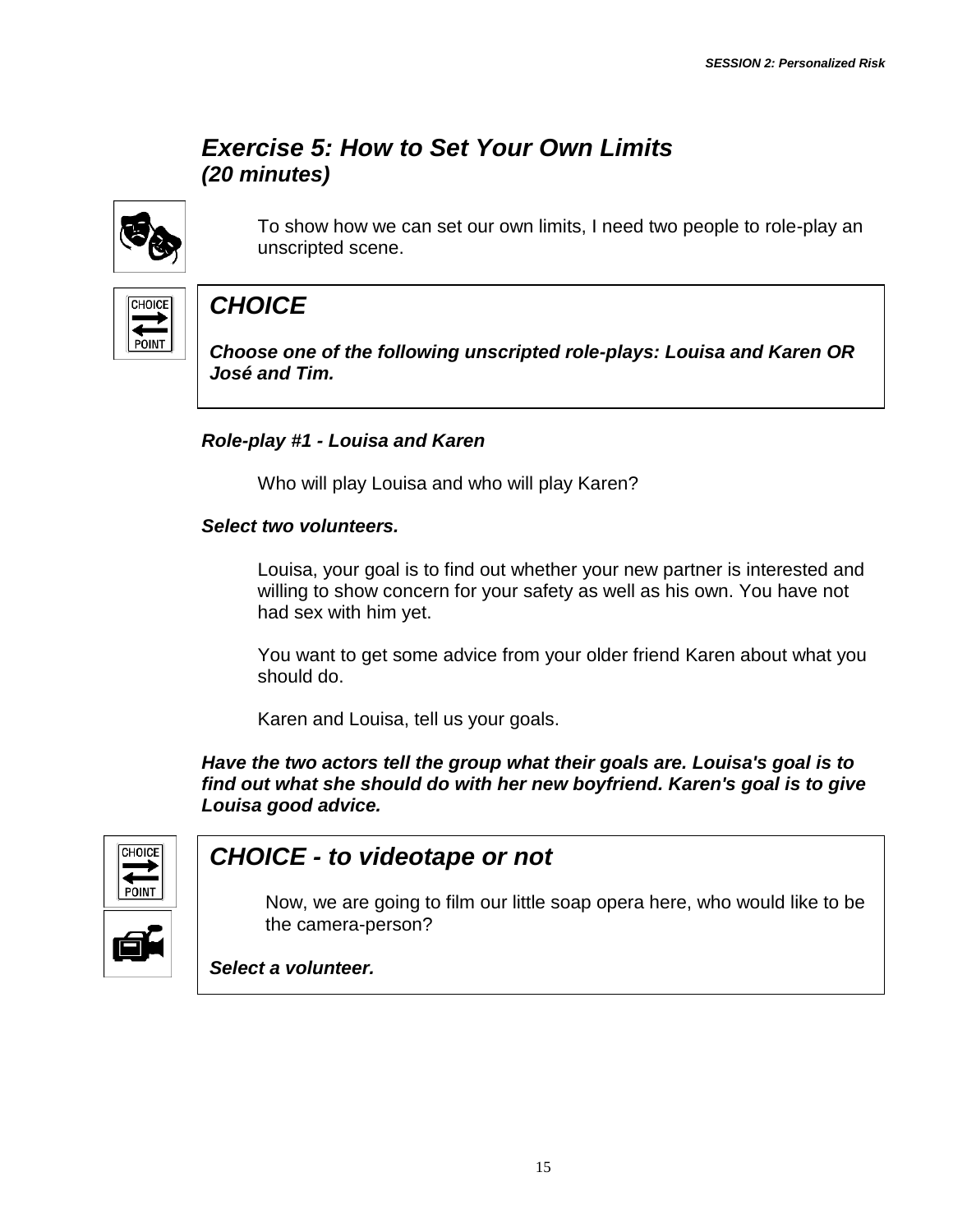While you two do the role-play, the rest of us will watch.

We will look for what emotions you are showing and how you handle unclear sexual situations.

#### *Select volunteer observers.*

You watch the face of Louisa, and you watch the face of Karen to see what feelings they are expressing.

You look for emotion in the voice of Louisa and you Karen.

You watch the hands of Louisa and you watch the hands of Karen. Body language can be a good way to figure out how someone is feeling.

*If necessary, assign other participants to coach the players in acting out the scene.*



*Ask actors where their Feeling Thermometer levels are before they begin the role-play.*

*Observe role-play.*

That was great!

*Skip to page 23.*

*OR*

#### *Role-play #2 - José and Tim*

Who will play José and Tim?

#### *Select two volunteers.*

José you are 13 years old and you have never had sex.

You found this boy you want to have sex with, but you aren't sure what is OK to do.

Tim is 17 and thinks he knows his way around.

José, you ask Tim what he thinks you should do.

Tim, you tell José what he should do to be safe for his first sexual encounter.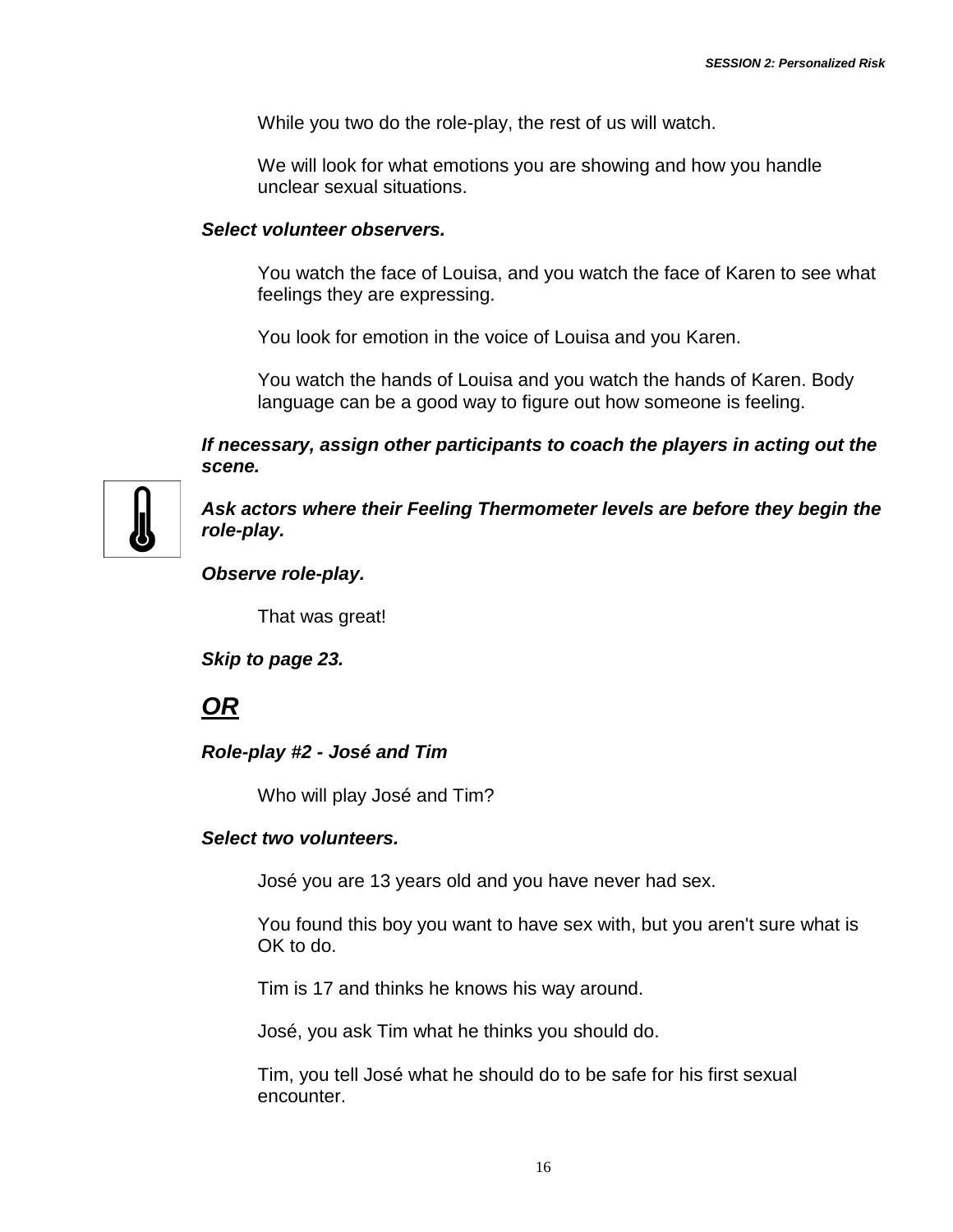José, what is your goal?

*Have José indicate that his goal is to find out what sexual behavior is OK to do this first time.*

Tim, what is your goal?

*Have Tim indicate that his goal is to give José straight information about what is safe sex on this first try at having sex.*



## *CHOICE - to videotape or not*

Now, we are going to film our little soap opera here, who would like to be the camera-person?

*Select a volunteer.*

While you two do the role-play, the rest of us will watch.

We will look for what emotions you are showing and how you handle unclear sexual situations.

#### *Select volunteer observers.*

You watch the face of Tim, and you watch the face of José to see what feelings they are expressing.

You look for emotion in the voice of Tim and you José.

You watch the hands of Tim and you watch the hands of José. Body language can be a good way to figure out how someone is feeling.

*If necessary, assign other participants to coach the players in acting out the scene.*



*Ask actors where their Feeling Thermometer levels are before they begin the role-play.*

*Observe role-play.*

That was great!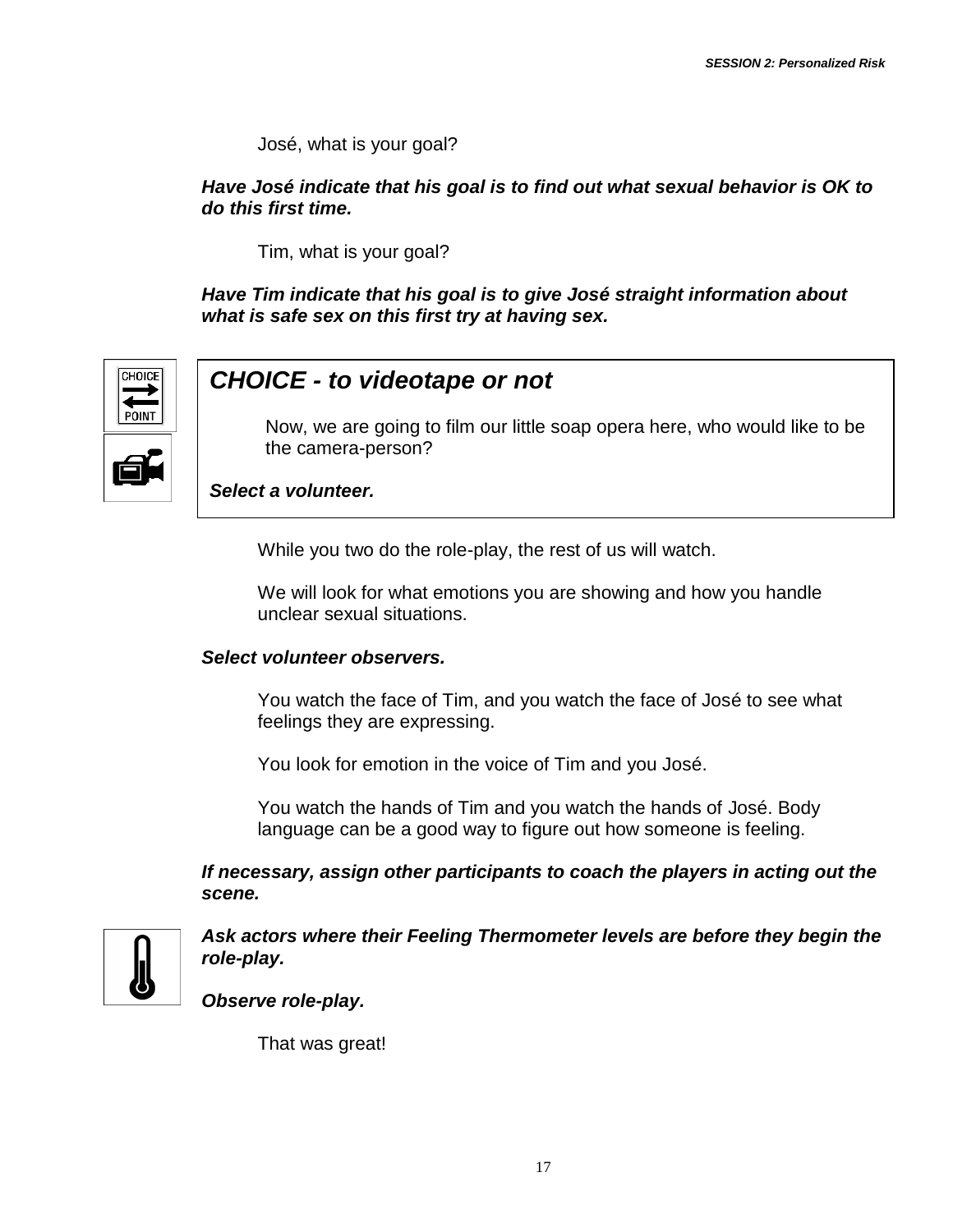# *FOR BOTH OPTION 1 and 2*



*Give out tokens.*

*Get Feeling Thermometer readings for both actors.*

Where are your Feeling Thermometers now?

#### *Elicit what aspect each actor liked about their performance.*

What did each of you like about how played that role?

#### *Elicit what each actor would have done differently.*

What one thing would you do differently in your next role-play?

*Throughout the subsequent discussion, emphasize the point that it is very important to figure out which behaviors and triggers put people at risk for engaging in unsafe behaviors.*



## *CHOICE*

*If role-play was videotaped, say:*

Let's go to the videotape!

*Have the whole group watch the videotape.* 

Observers, what feedback can we give our players?

First tell them what you observed about their emotions, body language, eye contact, etc.

Observers, now that you have watched the scene, what did you like about what the actors did, and what would you have done differently?



#### *Encourage discussion and share tokens.*

Thank you for your feedback.

The main point is you need to figure out the behaviors and triggers that put you at risk, so you can learn how to change them and stay safer.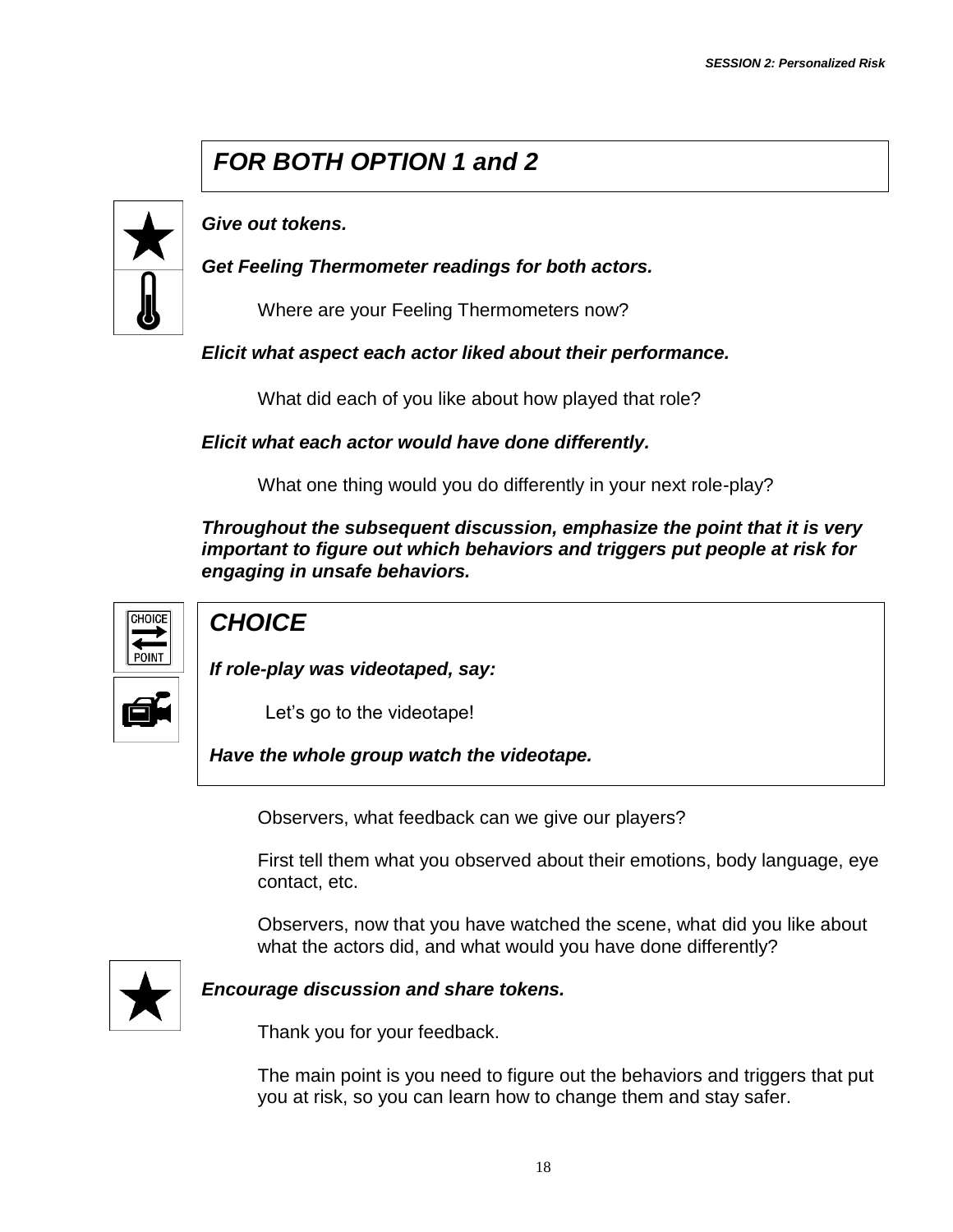#### *Point out the homework for Session 3 in the workbook.*

Between now and the next session, do the homework for Session 3.

Now go around and tell the person on your right something you liked that they said or did today. Let's go around and give some tokens to each other.



#### *Encourage sharing of tokens.*

Our next meeting will be held on \_\_\_\_\_\_\_\_\_ at \_\_\_\_\_\_\_\_\_.

Remember, one of our ground rules is to agree to come one more time.

We hope to see you then!

**END OF SESSION 2**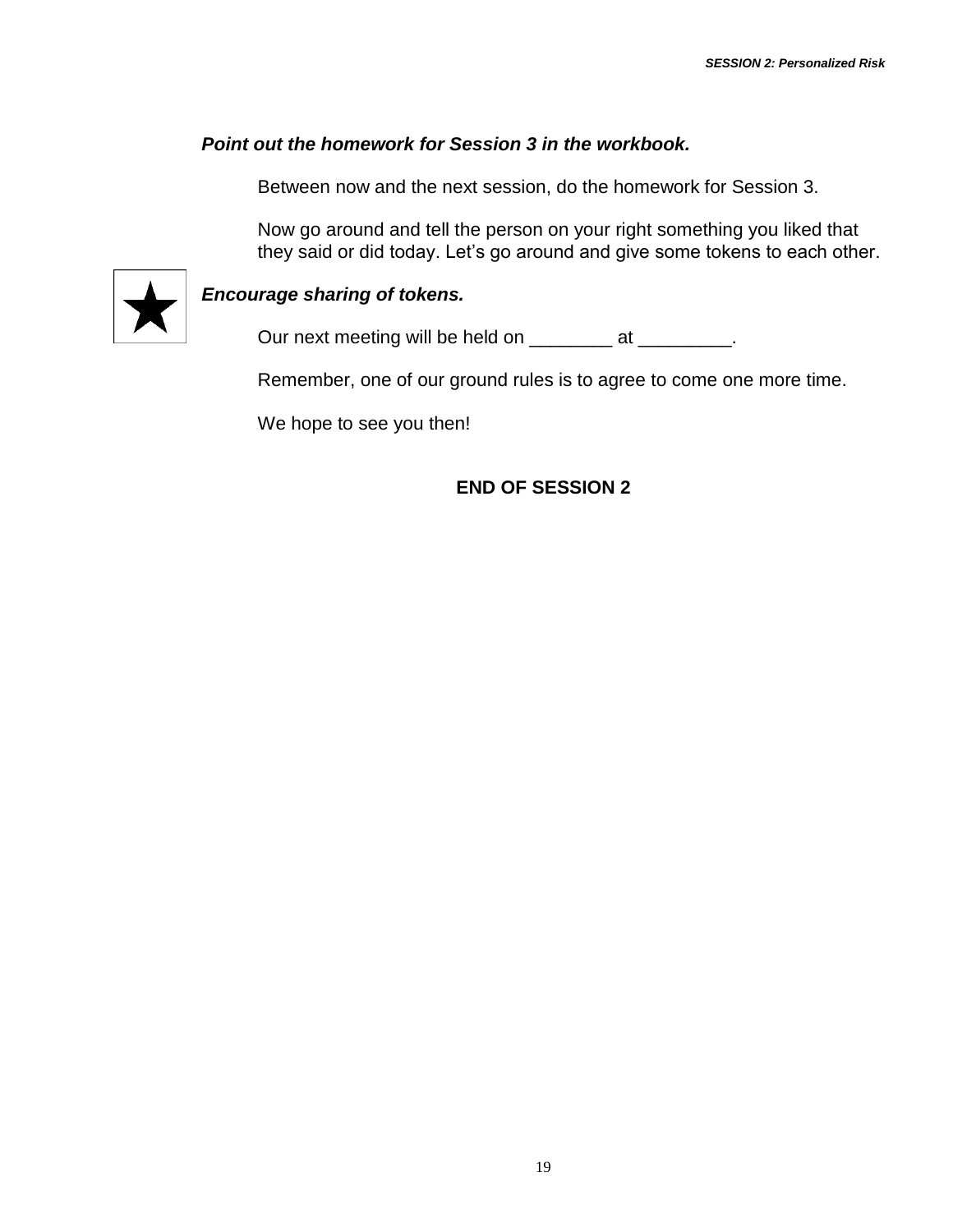# **Goals of Street Smart**

- 1. Practice safer sex.
- 2. Get in touch with your feelings.
- 3. Get rid of thoughts that are self-defeating.
- 4. Take control of your life.
- 5. Feel confident about your ability to act safe.
- 6. Know where to go when you are in trouble and need help.
- 7. Know your own patterns of risk.
- 8. Make friends who can help you to stay safer.
- 9. Have fun while changing behaviors.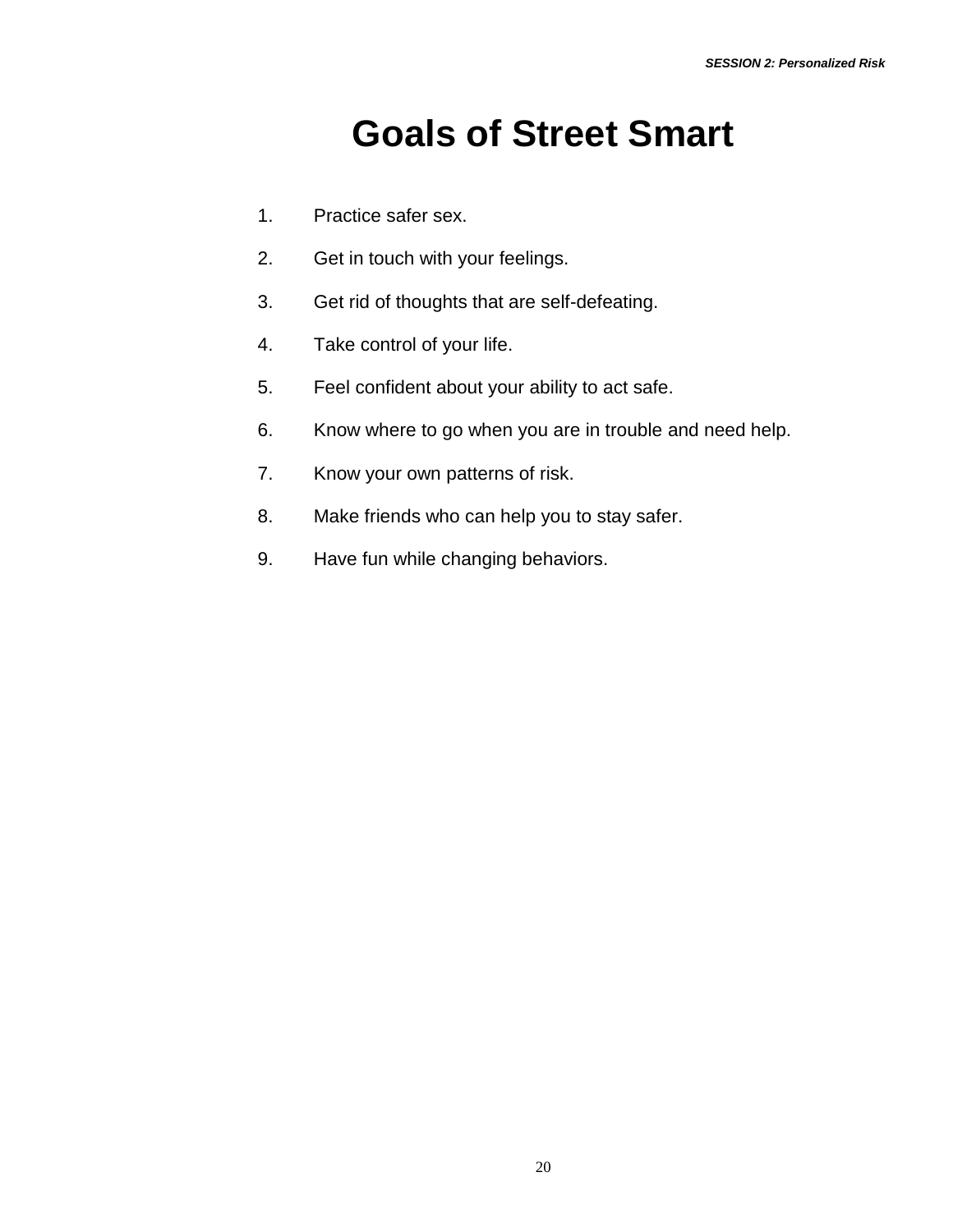# **Feeling Thermometer**

| Level                           | Triggers (Situations, People, Places,<br>Feelings, Things) |
|---------------------------------|------------------------------------------------------------|
| Very uncomfortable<br>100       |                                                            |
| <b>Uncomfortable</b><br>75      |                                                            |
| <b>Mildly Comfortable</b><br>25 |                                                            |
| Very comfortable<br>0           |                                                            |
|                                 |                                                            |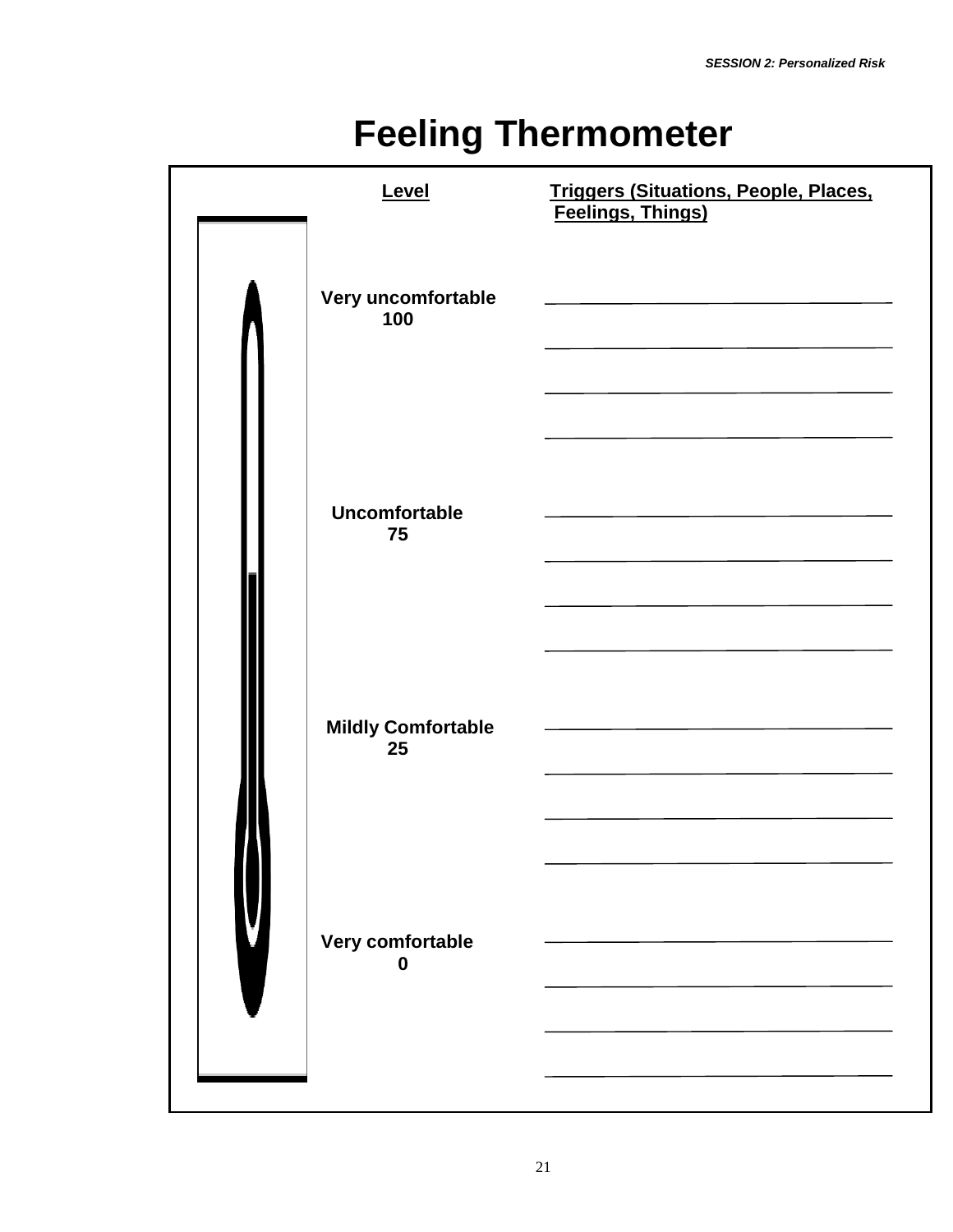# **Janet and Lori**

- Janet: He told me I was beautiful that he wanted to make me his, and he had to do it with me now.
- Lori: So did you?
- Janet: You better believe it! He told me I looked so fine, he couldn't leave without doing it – he said he'd be in pain all night just thinking of me.
- Lori: Did you use protection?
- Janet: Are you kidding girl? I was flying. He was flying. We never gave it a thought.
- Lori: What, are you kidding?
- Janet: Okay, I thought for a second of stopping and going to the store but he just kept saying "its okay, don't you worry, I'm clean, I don't want anything to come between us."

Lori: You are crazy girl.

THE END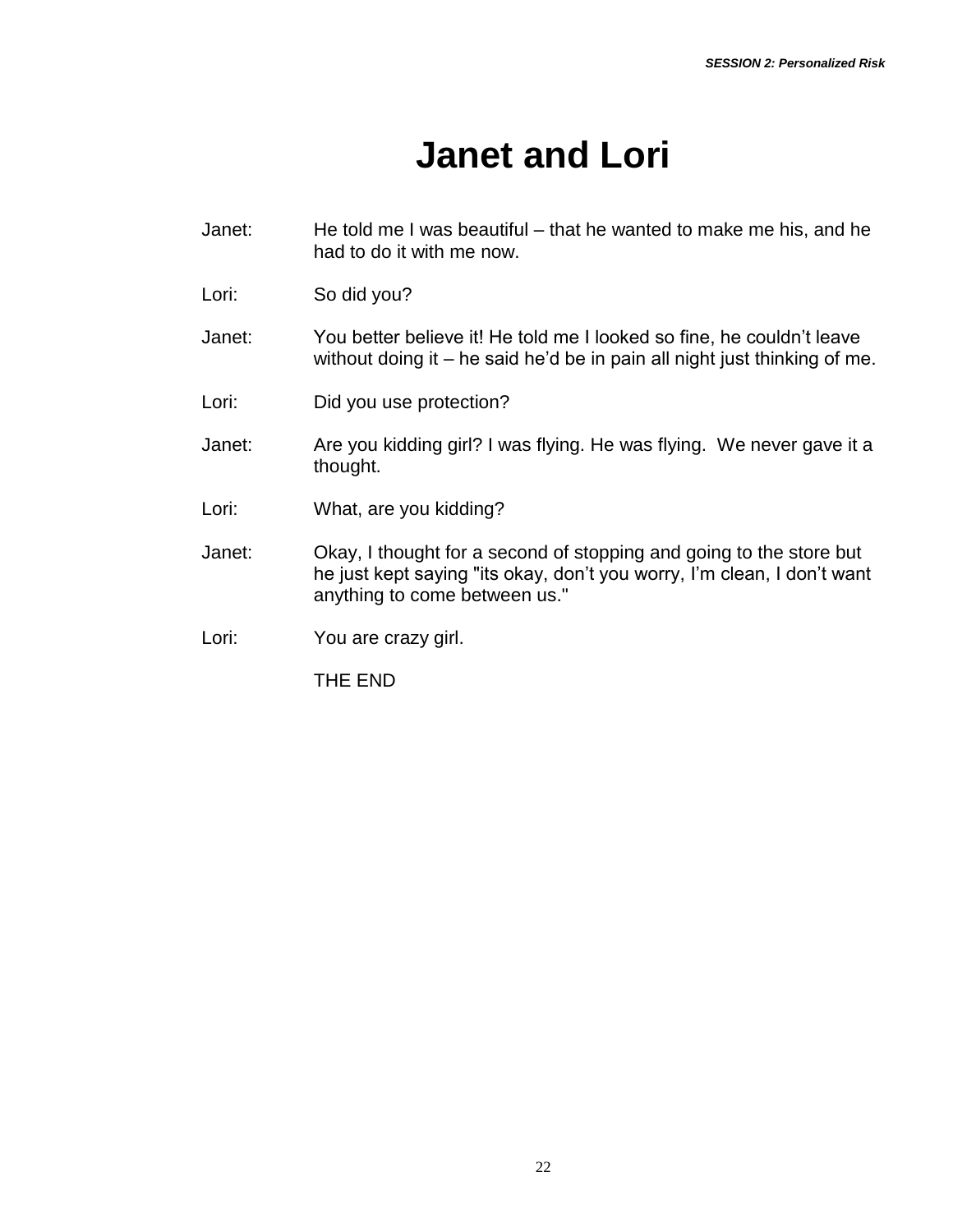# **People's Actions**

#### **People will continue to behave in a certain way if.........**

- 1. They expect something good to come out of it.
- 2. Something that they want does come out of it.
- 3. Something good comes out of it often.
- 4. Anything negative that comes out of it happens a long time after the good part.

#### **People will behave effectively in their best interests if....***..*

- 1. They know what is in their best interest.
- 2. They have the necessary skills to behave effectively.
- 3. They have opportunities to learn skills in several different ways: observing, imitating, and practicing.
- 4. They believe that they can be effective and have effective tools.
- 5. They fit into the environment in which they live and the environment supports them.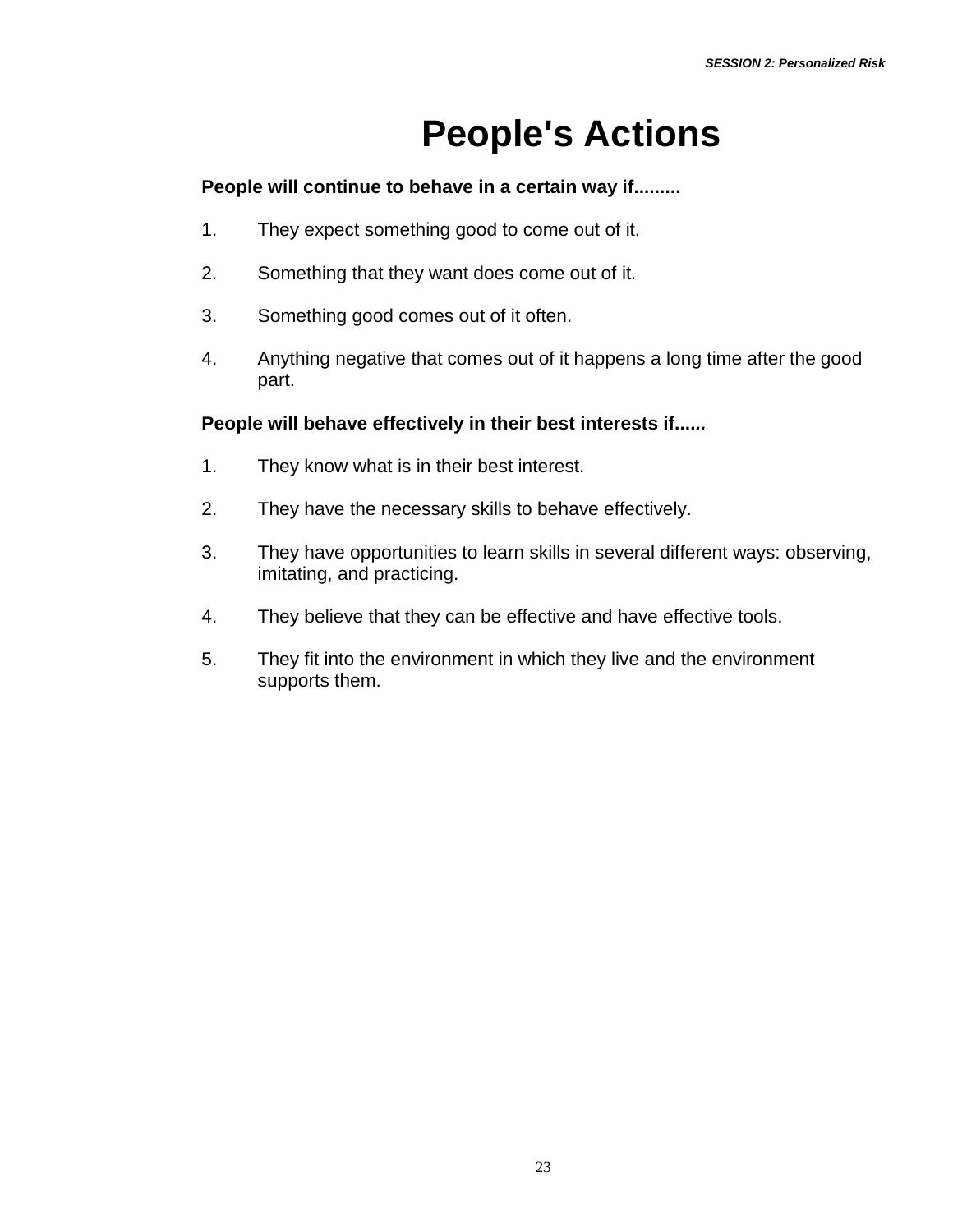# **Check Yourself Out Worksheet\***

**This checklist is completely confidential. It will help you determine whether your behavior puts you at risk. Be honest with yourself. Check every item that is true for YOU at the end of the list.**

- **1. I have never had vaginal sex.**
- **2. I have never had anal sex.**
- **3. I have never given someone oral sex.**
- **4. I have never put a sex toy that someone else has used into my anus or vagina.**
- **5. I have never received oral sex.**
- **6. I have had deep wet kisses.**
- **7. I masturbate by myself.**
- **8. I have mutually masturbated with only touching on the outside.**
- **9. I have used sex toys covered with a condom or sterilizing them first.**
- **10. I have had sex between the thighs-not inside.**
- **11. I have given and received hugging, massage and wet kisses.**

**Activities 1 - 11 are considered safer sexual acts.**

**12. My partner and I have used a latex condom plus a spermicide with non-oxynol 9 all our lives every time we had vaginal or anal sex.**

**\_\_\_\_\_\_\_\_\_\_\_\_\_\_\_\_\_\_\_\_\_\_\_\_\_\_\_\_\_\_\_\_\_\_\_\_\_\_\_\_\_\_\_\_\_\_\_\_\_\_\_\_\_\_\_\_\_\_\_\_\_\_\_\_\_\_\_\_\_\_\_\_\_\_\_\_\_\_**

**\_\_\_\_\_\_\_\_\_\_\_\_\_\_\_\_\_\_\_\_\_\_\_\_\_\_\_\_\_\_\_\_\_\_\_\_\_\_\_\_\_\_\_\_\_\_\_\_\_\_\_\_\_\_\_\_\_\_\_\_\_\_\_\_\_\_\_\_\_\_\_\_\_\_\_\_\_\_**

- **13. My partner and I have used a latex condom and another barrier every time we had oral sex.**
- **14. My partner and I have both been tested for HIV and both tested negative. Neither of us has had any sex with other partners.**

**\_\_\_\_\_\_\_\_\_\_\_\_\_\_\_\_\_\_\_\_\_\_\_\_\_\_\_\_\_\_\_\_\_\_\_\_\_\_\_\_\_\_\_\_\_\_\_\_\_\_\_\_\_\_\_\_\_\_\_\_\_\_\_\_\_\_\_\_\_\_\_\_\_\_\_\_\_\_**

**\_\_\_\_\_\_\_\_\_\_\_\_\_\_\_\_\_\_\_\_\_\_\_\_\_\_\_\_\_\_\_\_\_\_\_\_\_\_\_\_\_\_\_\_\_\_\_\_\_\_\_\_\_\_\_\_\_\_\_\_\_\_\_\_\_\_\_\_\_\_\_\_\_\_\_\_\_\_**

**15. If either I or my sex partner has shared needles, we have always cleaned the works with bleach before use and never shared needles with another person.**

**Activities are 12 - 15 are considered probably safe sexual acts.**

- **16. I have sex without using a condom and spermicide.**
- **17. I have oral sex without using a latex condom or other barrier.**
- **18. I have had sex without a latex condom with someone, whose sexual and/or drug**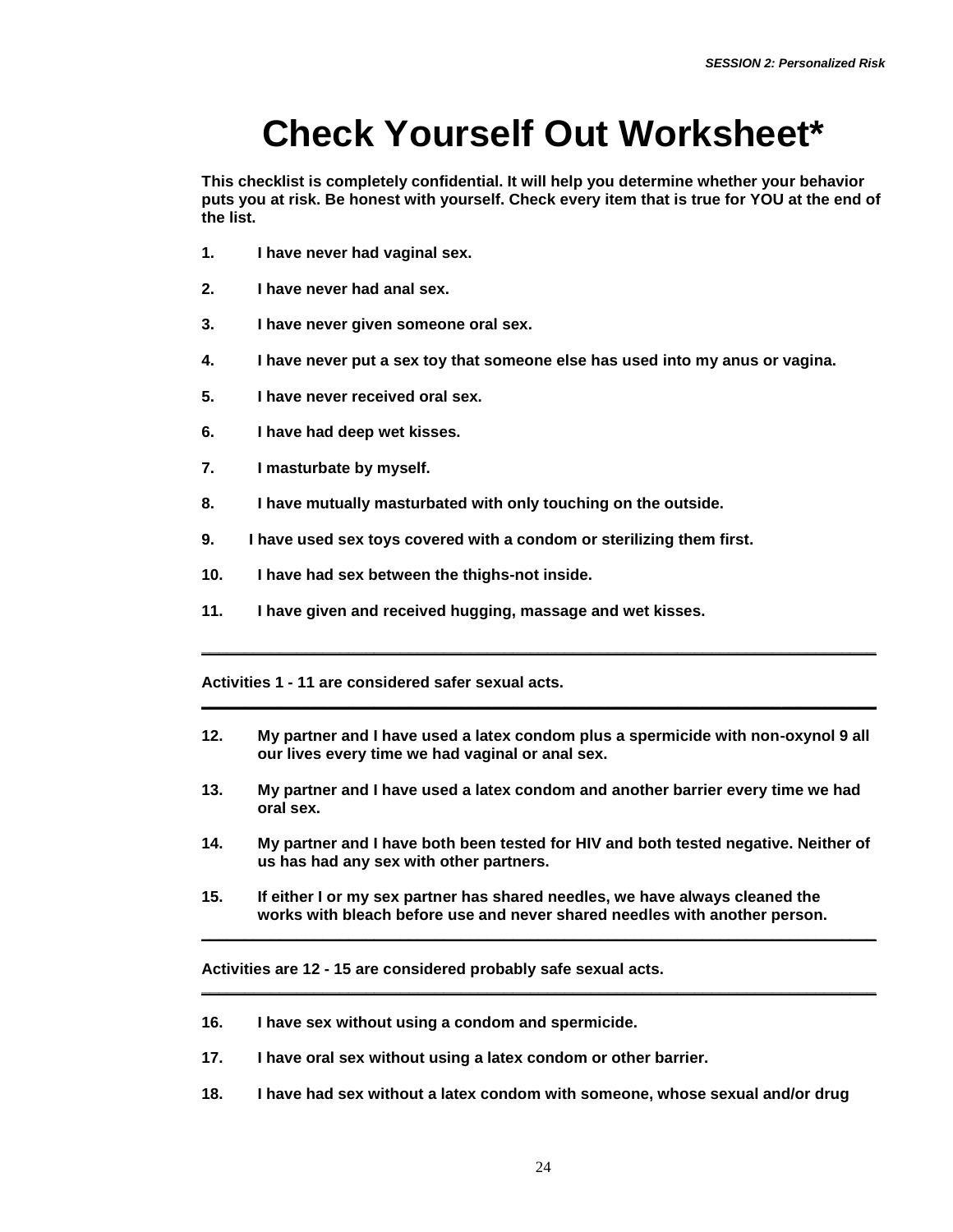**history I didn't know.**

- **19. I have had sex without a latex condom with someone who has had many other sex partners.**
- **20. I have had sex without a latex condom with a man who has sex with another man.**
- **21. I share needles for drug use.**
- **22. I had a blood transfusion between 1977 and 1985 or had sex with someone who had a transfusion during this time.**

**\_\_\_\_\_\_\_\_\_\_\_\_\_\_\_\_\_\_\_\_\_\_\_\_\_\_\_\_\_\_\_\_\_\_\_\_\_\_\_\_\_\_\_\_\_\_\_\_\_\_\_\_\_\_\_\_\_\_\_\_\_\_\_\_\_\_\_\_\_\_\_\_\_\_\_\_\_\_**

**\_\_\_\_\_\_\_\_\_\_\_\_\_\_\_\_\_\_\_\_\_\_\_\_\_\_\_\_\_\_\_\_\_\_\_\_\_\_\_\_\_\_\_\_\_\_\_\_\_\_\_\_\_\_\_\_\_\_\_\_\_\_\_\_\_\_\_\_\_\_\_\_\_\_\_\_\_\_**

**Activities 16 - 22 are considered definitely unsafe sexual acts.** 

**\* Modified from Teaching Safer Sex, Brick, et al., 1989.**

# **Answer Worksheet**

| $1.$ 2. $2.$ $2.$ |                                                                                                                                                                                                                                                                                                                                                                                                                             | 19. ______ |
|-------------------|-----------------------------------------------------------------------------------------------------------------------------------------------------------------------------------------------------------------------------------------------------------------------------------------------------------------------------------------------------------------------------------------------------------------------------|------------|
|                   |                                                                                                                                                                                                                                                                                                                                                                                                                             |            |
|                   |                                                                                                                                                                                                                                                                                                                                                                                                                             |            |
|                   | $16.$ 22. 22.                                                                                                                                                                                                                                                                                                                                                                                                               |            |
| $11.$ 17. 17.     |                                                                                                                                                                                                                                                                                                                                                                                                                             |            |
|                   | 18. $\frac{1}{\sqrt{1-\frac{1}{2}}}\frac{1}{\sqrt{1-\frac{1}{2}}}\frac{1}{\sqrt{1-\frac{1}{2}}}\frac{1}{\sqrt{1-\frac{1}{2}}}\frac{1}{\sqrt{1-\frac{1}{2}}}\frac{1}{\sqrt{1-\frac{1}{2}}}\frac{1}{\sqrt{1-\frac{1}{2}}}\frac{1}{\sqrt{1-\frac{1}{2}}}\frac{1}{\sqrt{1-\frac{1}{2}}}\frac{1}{\sqrt{1-\frac{1}{2}}}\frac{1}{\sqrt{1-\frac{1}{2}}}\frac{1}{\sqrt{1-\frac{1}{2}}}\frac{1}{\sqrt{1-\frac{1}{2}}}\frac{1}{\sqrt{$ |            |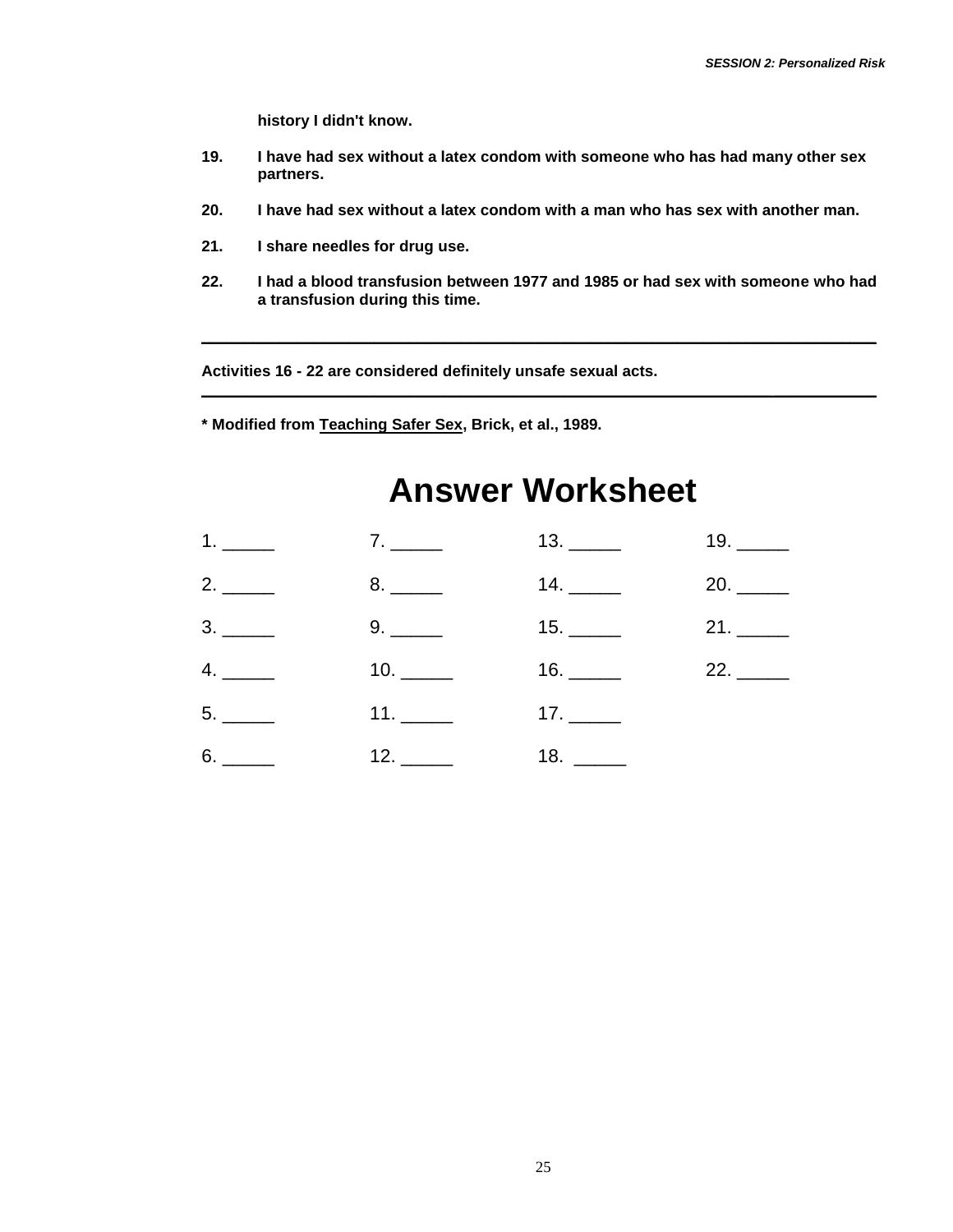# **The Order of Sex Acts According to Safety**

#### **DEFINITELY SAFE**

**(No exchange of semen, vaginal secretions or blood)**

**Not having sex of any kind**

**Masturbating alone**

**Hugging, massage, dry kissing**

**Masturbating with another person but not touching**

**Mutual masturbation with only touching on the outside**

**Mutual masturbation with inside touching using a condom**

**Body rubbing**

**Intercourse between the thighs - not inside**

**Mutual masturbation with orgasm on, not in partner**

**Putting sex toys in with condoms on or sterilized**

#### **PROBABLY SAFE**

**(Most likely there would be no exchange of semen, vaginal fluids or blood)**

**Deep wet kissing**

**Oral sex on a woman with a dental dam or a piece of plastic wrap over her vagina** 

**Oral sex on a man without using a latex condom but not putting the head of his penis in your mouth**

**Oral sex on a man using a condom until he cums**

**Vaginal sex using a latex condom, foam that kills HIV, and pulling out before cumming**

**Anal sex using a latex condom, lubricant that kills HIV, and pulling out before cumming**

**Vaginal sex with a condom, foam that kills HIV, and cumming inside**

**Oral sex on a man not using a condom, putting the head in your mouth, and pulling it out before he cums**

**Vaginal sex with a condom and cumming inside**

**Anal sex using a latex condom, lubricant that kills HIV, and cumming inside**